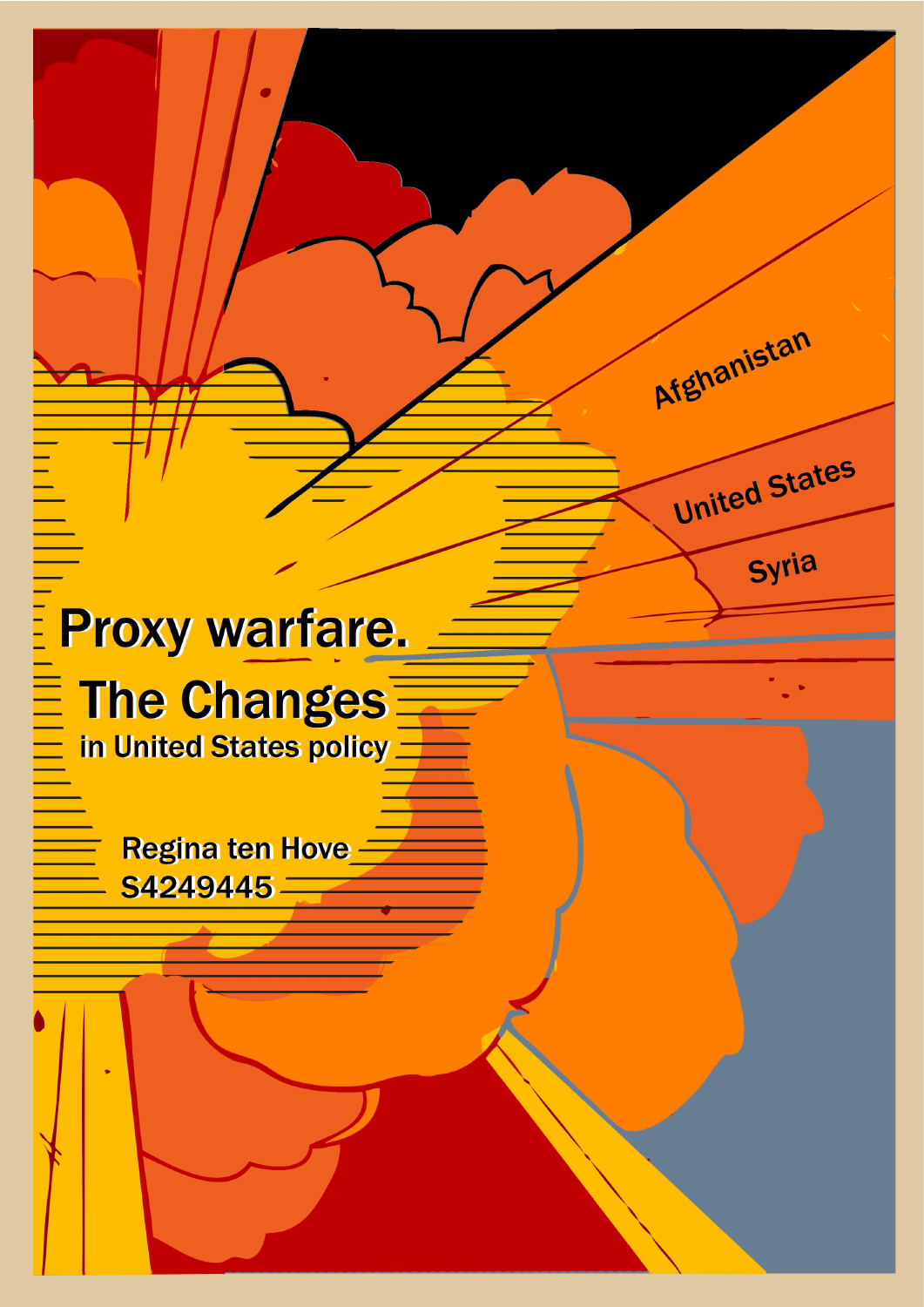ENGELSE TAAL EN CULTUUR

Teacher who will receive this document: Mr. J. Van den Berk

Title of document: Thesis

Name of course: Bachelor thesis Date of submission: 15 June 2017

The work submitted here is the sole responsibility of the undersigned, who has neither committed plagiarism nor colluded in its production.

Signed

Name of student: Regina ten Hove

Student number: s4249445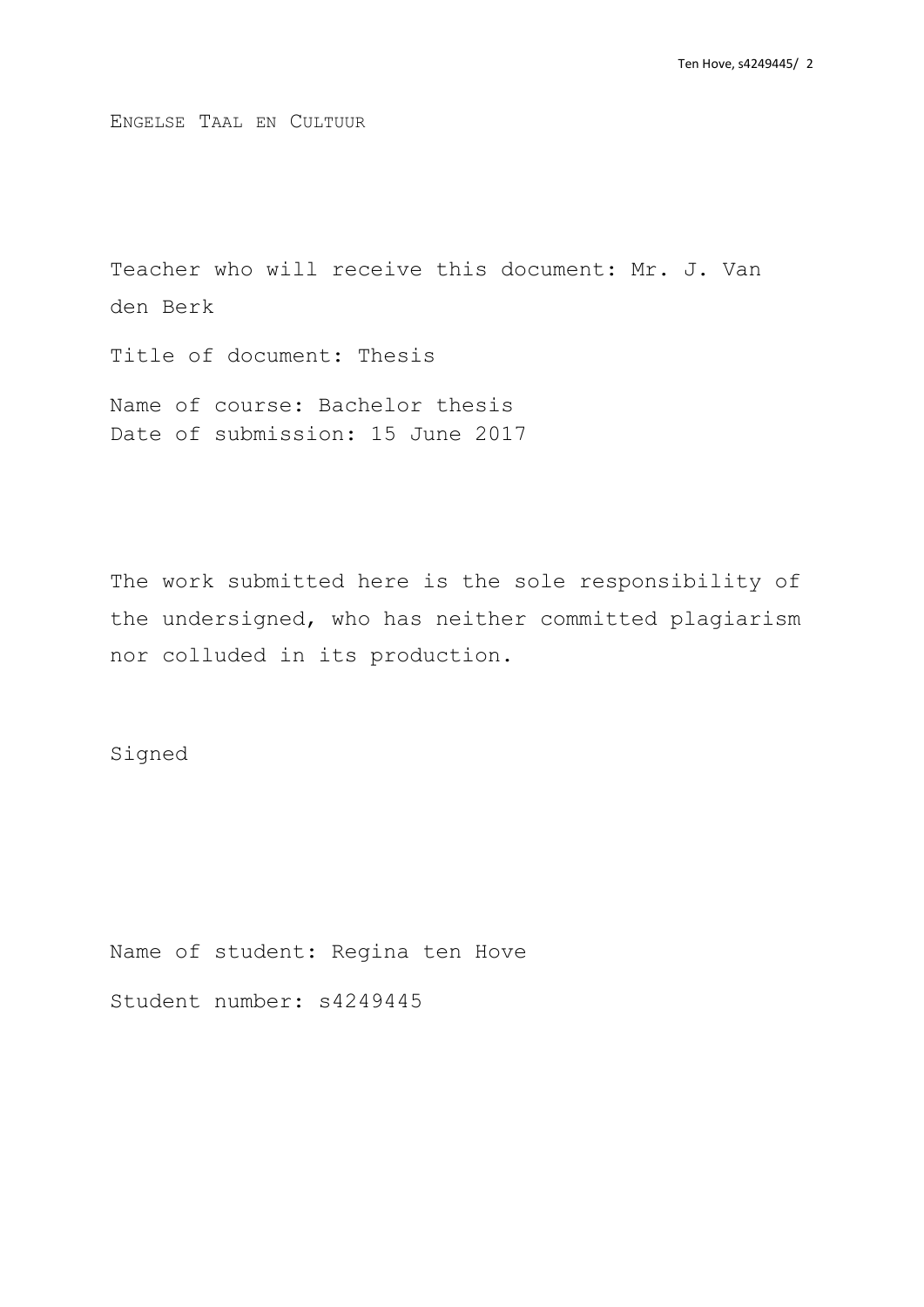Regina ten Hove S4249445 15 June 2017 Bachelor Thesis Mr. Van den Berk

### **Abstract**

Proxy warfare has been an important factor in international relations since the Cold War. This thesis builds on that while researching the United States policy regarding proxy warfare. This will be done with two case studies: the Soviet- Afghan War and the Syrian Civil War. Through these two case studies a comparison and a contradistinction will be made in which the policy of the United States and its changes since the end of the Cold War will be looked at. The research question will thus be: What are the differences and comparisons between the Soviet Afghan War and the Syrian Civil War regarding US foreign policy?

The first chapter is about the definition of proxy warfare and how it has changed over the years. It states that the definition of proxy warfare has changed significantly over the years with several key factors added to the definition. Chapter two is about the Soviet- Afghan War with the case study explained and analyzed. This is also the case with chapter three which is about the Syrian Civil War. Chapter four is the analysis of the two case studies in which the United States policy regarding proxy warfare is looked at.

**Keywords:** Proxy warfare, proxy war, Afghanistan, Syria, United States, policy, Cold War, Soviet- Afghan War, Syrian Civil War.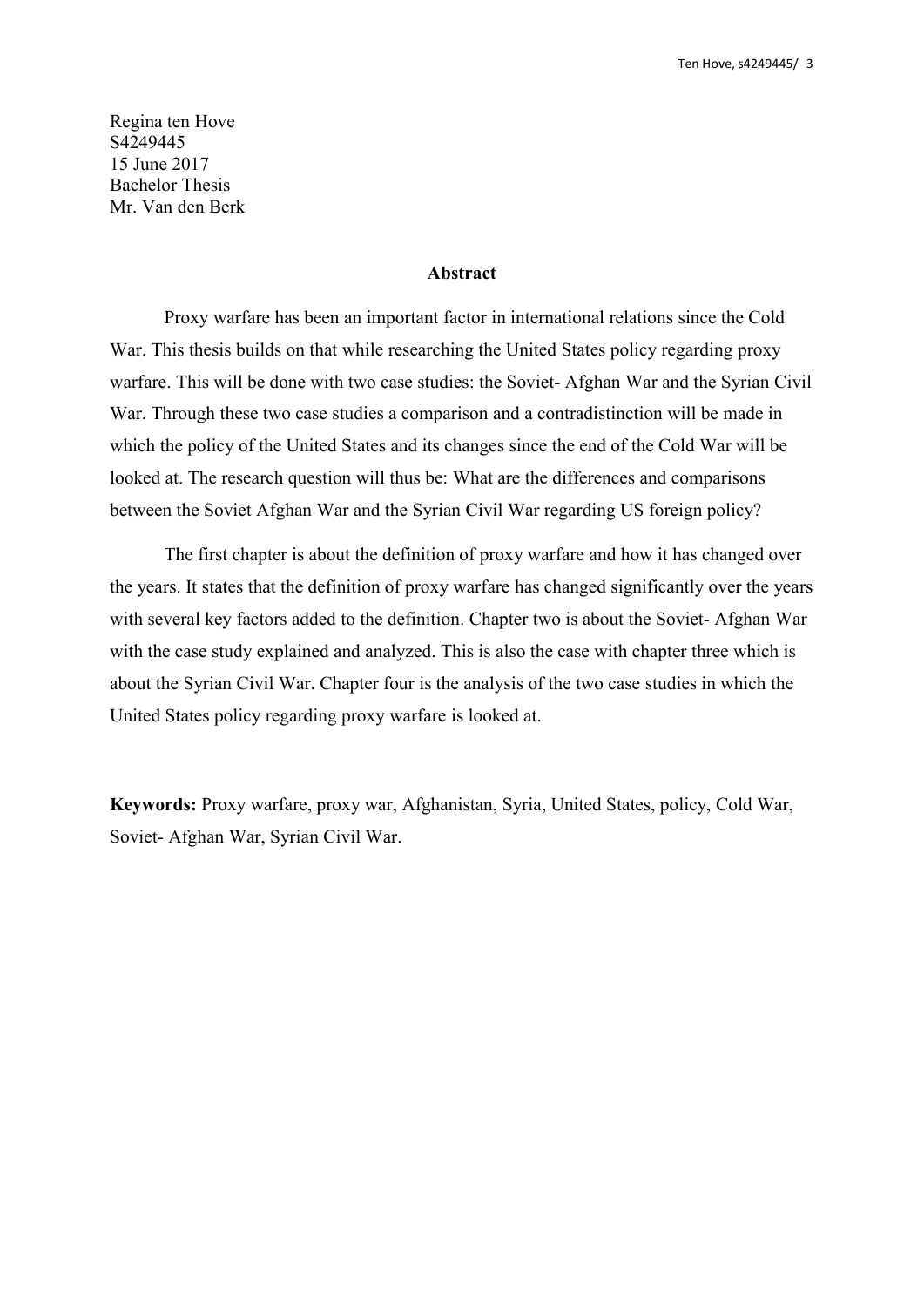### **Preface**

This topic came to my attention due to my interest in conflict studies. I wanted to write about something that was close to my interests in American Studies, Russia Studies and Conflict Studies. It was not difficult to see that the connection was the Cold War. This conflict which took place from immediatelyafter World War II lasted until 1991. The connecting aspect between those three factors became my topic for this thesis: proxy warfare. I immediately realized that this was going to be a difficult topic to write about as I did not know a great amount about it but I was interested in it.

Finding a topic turned out to be an easier aspect of writing a thesis. Specifying this topic into something which was suitable to research was a large task. Eventually I received a suggestion by my supervisor to write my thesis with two case studies to compare with each other. These case studies were the Soviet- Afghan War and the Syrian Civil War. Comparing these two would give me a great picture of how proxy warfare and the United States policy had changed.

From there on it was all about reading and writing, trying to understand all the actors involved with the different ideals, goals and targets. This was difficult for me to follow at some times. It was a long and sometimes difficult and tiring process, spending almost every day for over two month in the University library without fresh air and natural sunlight. I was lucky though, that I had several friends who joined me in missing out on lovely weather to write something that everybody has to write at University: a thesis. I am however proud of what I have achieved and I hope that the reader does so too. Enjoy!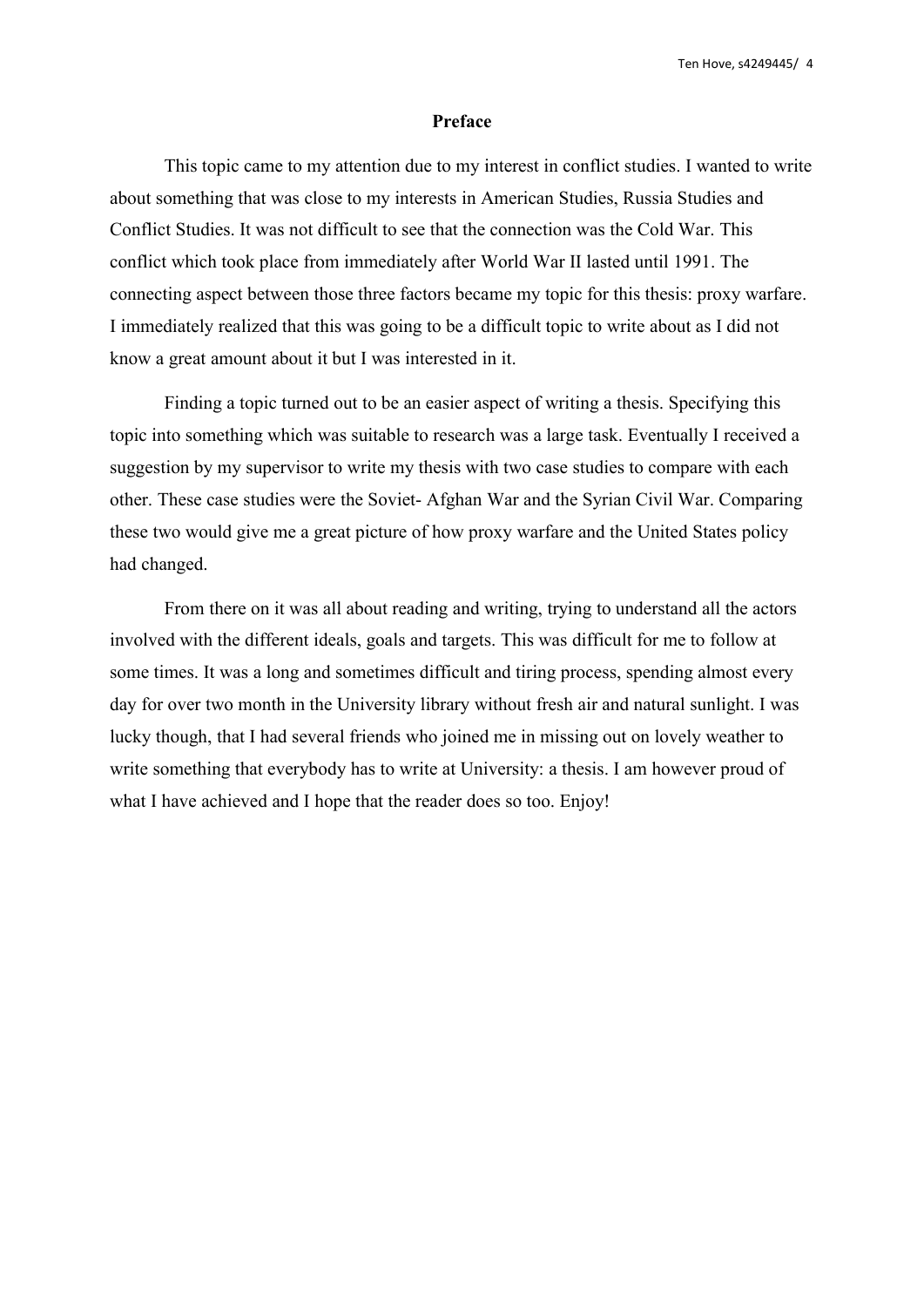# **Table of contents**

| Abstract and keywords | Page 3  |
|-----------------------|---------|
| Preface               | Page 4  |
| Table of contents     | Page 5  |
| Introduction          | Page 6  |
| Chapter one           | Page 9  |
| Chapter two           | Page 13 |
| Chapter three         | Page 18 |
| Chapter four          | Page 22 |
| Conclusion            | Page 28 |
| Works cited           | Page 34 |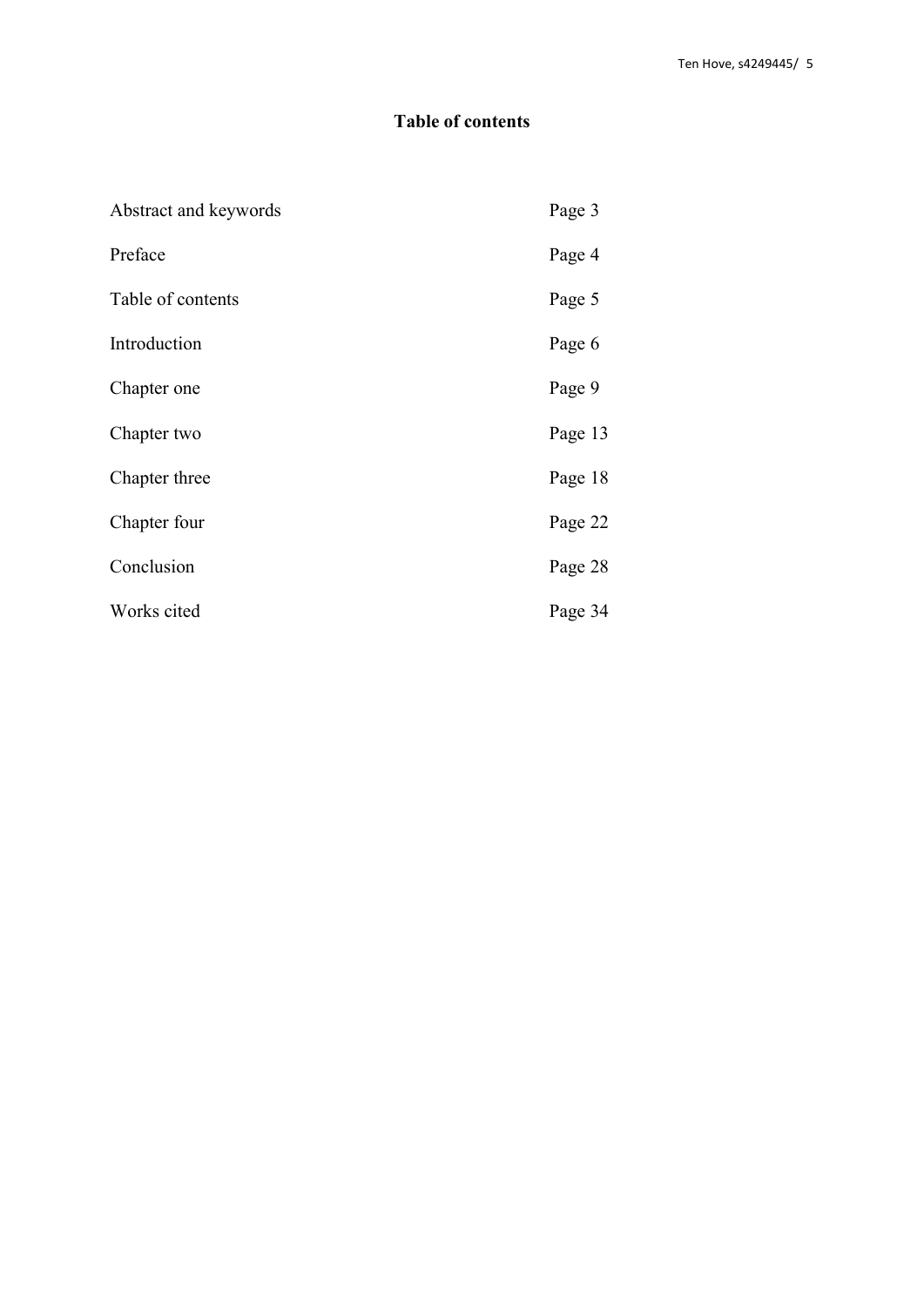### **Introduction**

'Let's call it what it is: a proxy war' (Ingersoll, par.1). These words were used by CNN reporter Ben Brumfield on the fourth of January 2013. He used these words to describe the heightening tension between the United States and Russia due to the conflict in Syria. Proxy warfare is a tool that has been used by many countries over the years in order to solve a conflict without starting a full scale war and without directly facing each other. The aim is to gain territory or to change the government of a country. Proxy warfare has become a more constant factor in international politics since the end of World War II and the start of the Cold War. The problem with proxy warfare is however that despite its regular use, it lacks a definition and a clear policy. There are numerous examples of proxy warsthat are turned into a full scale war or remain in a stalemate for a long period of time. This is in a sharp contrast with the idea that proxy warfare is a short and quick solution to a conflict. The lack of policy makes it possible for countries to deny any accountability and responsibility for the human suffering that it has caused. Permission by Congress is not always necessary due to the fact that a proxy war is nota full scale war. It is thus important to study this topic in order to see how proxy warfare has developed and whether the United States government has changed its policy based on the past.

This thesis will specifically look at the United States foreign policy regarding proxy warfare while looking at the definition. This will be done with two case studies that will be compared with each other. These case studies are the Soviet Afghan War and the Syrian Civil War. The Soviet- Afghan War was at the end of the Cold War. The US interfered here to remove the Soviets from Afghanistan and to try to damage USSR government itself. At the same time they also wanted to protect several allied nations that were close to Afghanistan. The Syrian Civil War is as of writing still going on. The United States wants to remove President Assad from power while also fighting Islamic State Group ISIL. This group has attacked several European and American cities and wants to create a state under the Caliphate.

Through these case studies there will be an extensive impression about the foreign policy of the United States from the Cold War (Soviet-Afghan War) to the current Syrian Civil War. The research question will thus be: What are the differences and similarities between the Soviet Afghan War and the Syrian Civil War focusing on US proxy war policy? This will specifically focus on the changes in policy regarding proxy warfare.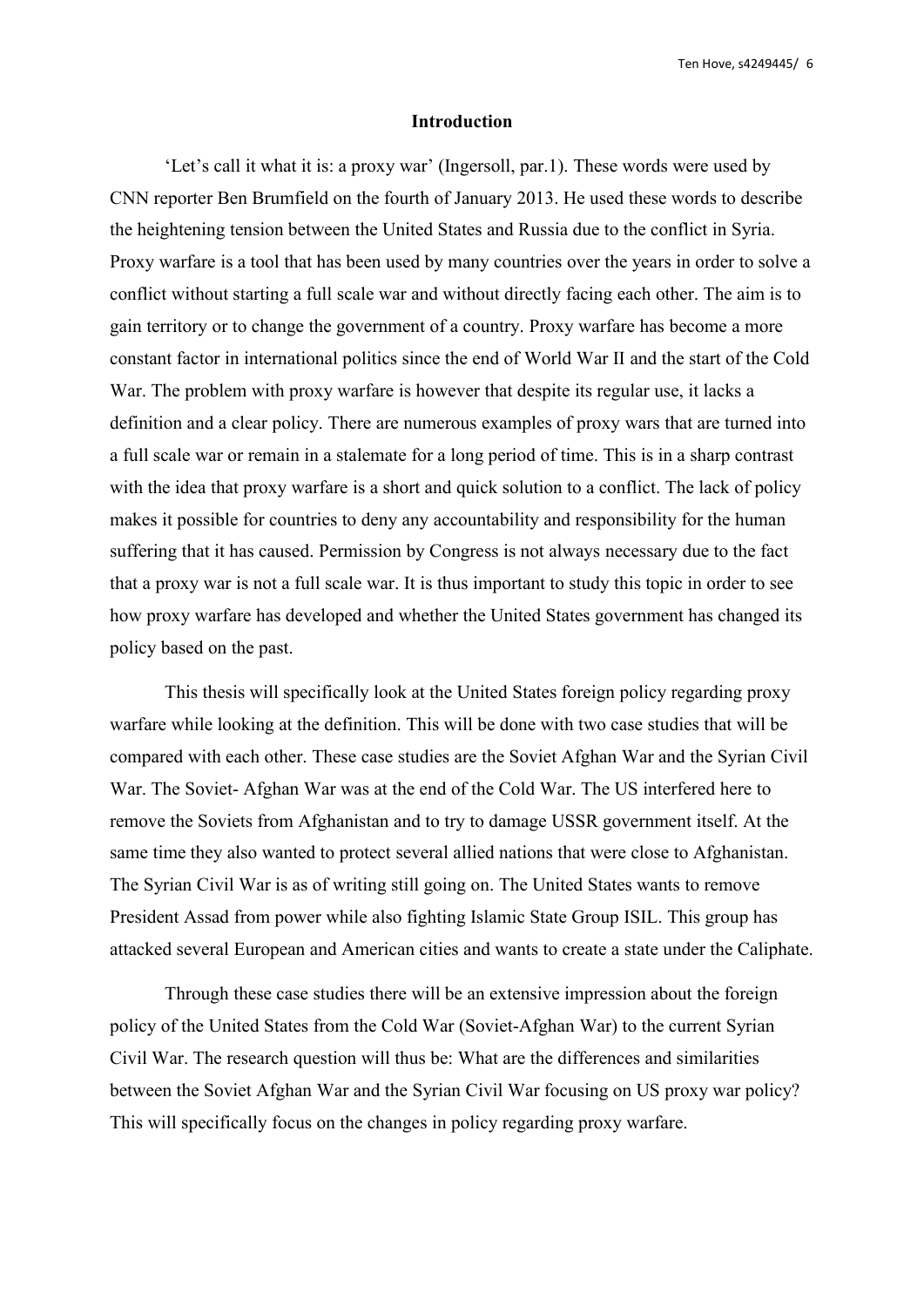There has been a significant amount of research done on proxy warfare and its start and current use. One of these is the book 'proxy warfare' by Andrew Mumford. Mumford has specialized in proxy warfare and has subsequently written a book about its history, definition and use. He was one of the first to do so and is thus seen as a leading expert on this topic. In his book he gives an extensive history of proxy warfare and where the definition (or lack thereof) comes from. He explains that proxy warfare was first used by the Americans during the Cold War. He writes extensively about the initial lack of definition and how that has developed over the years. His book is one of the primary sources used for chapter one of this thesis (Mumford 40).

Apart from Mumford, Seyom Brown has also written about proxy warfare in an article called 'purposes and pitfalls of war by Proxy: A systemic analysis' in 2016. He specifically focuses on the appeal of proxy warfare in recent times. Brown is looking at the effects of the Afghanistan and Iraq war under the presidency of George W. Bush. He claims that proxy warfare was an option that was chosen more frequently after this due to the high costs and the long duration of the wars. This creates the public opinion against full scale interference. However, he also claims that this effect is temporary and that public opinion will swing back to support a full scale war. Brown also explains in his article that proxy warfare is also a more popular choice at the moment due to the lack of explanation that needs to be given to citizens and opposition by the government. Lastly, Brown writes about how it is possible for proxy warfare to be used by so many countries without justification. He states that he thinks that this is due to a lack of major power players that control world politics. There is no clear first, second and third world system anymore and that creates an unbalance (Brown 252). This unbalance was created due to the collapse of the Soviet Union and the end of the colonization era.

Lastly Geraint Hughes has written extensively about proxy warfare. His article called: 'Syria and the perils of proxy warfare' is about the case study of the Syrian Civil War and how the conflict is going. Hughes first writes about the definition of proxy warfare and its use in the Middle East. He later writes about the complications and the difficulty surrounding the proxy war that is going on in Syria. The war has been going on for several years without a result or solution. At the same time the alliances that are needed for proxy wars are muddled and confusing. Due to this complicated and confusing conflict Hughes also writes about the severe consequences for Syria and its population. Examples of this are the refugee crisis and the complete collapse of the Syrian economy.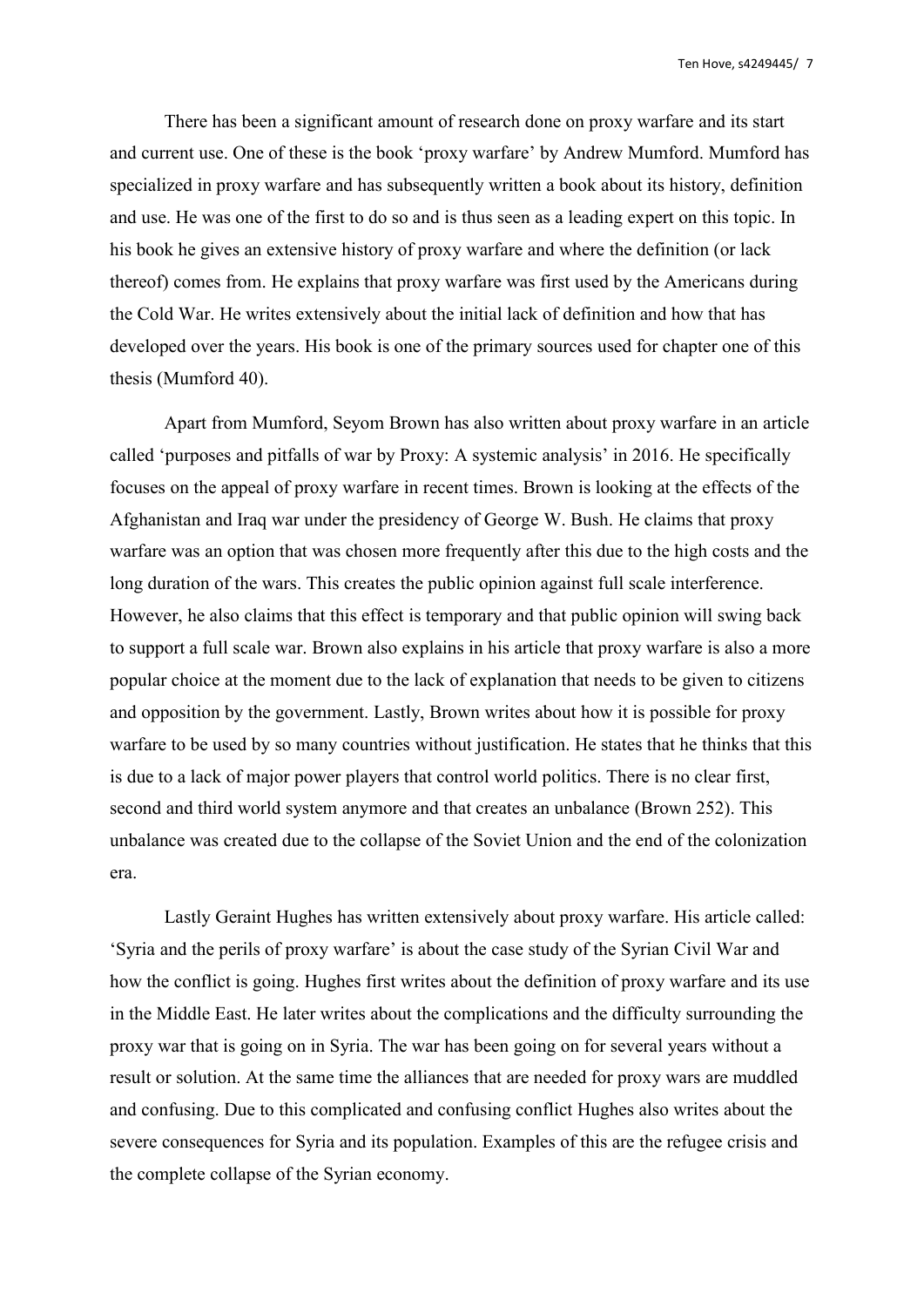He thus specifically focuses on the repercussions of proxy warfare and the consequences for the civilian population in the country itself. This aspect is something that can be overlooked quite easily. Hughes does not give a specific solution to the problems in Syria but he does give a warning about the consequences of proxy warfare and that the case study of Syria shows these consequences to a broader public (Hughes 523).

Through the use of these sources a research based on literature will be done with a historical and political perspective. The historical perspective is to look at the changes in the policy regarding proxy warfare since the Cold War. The political perspective is to look at the policy and the definition of proxy warfare specifically.

The outline of this research will start with a chapter about the difficulty of establishing a definition of proxy warfare. The term is relatively new and subject to constant changes. The second and third chapter will be about the two case studies that were used during this research. These case studies are the Soviet- Afghan War and the Syrian Civil War. The last chapter will be a comparison between the two with a specific focus on changes in foreign policy regarding proxy warfare and whether the past has an effect on the current proxy war in Syria. The comparison will be based on key factors like accountability, type of involvement, role of proxies and success rate. Lastly there will be a conclusion and an extensive works cited list.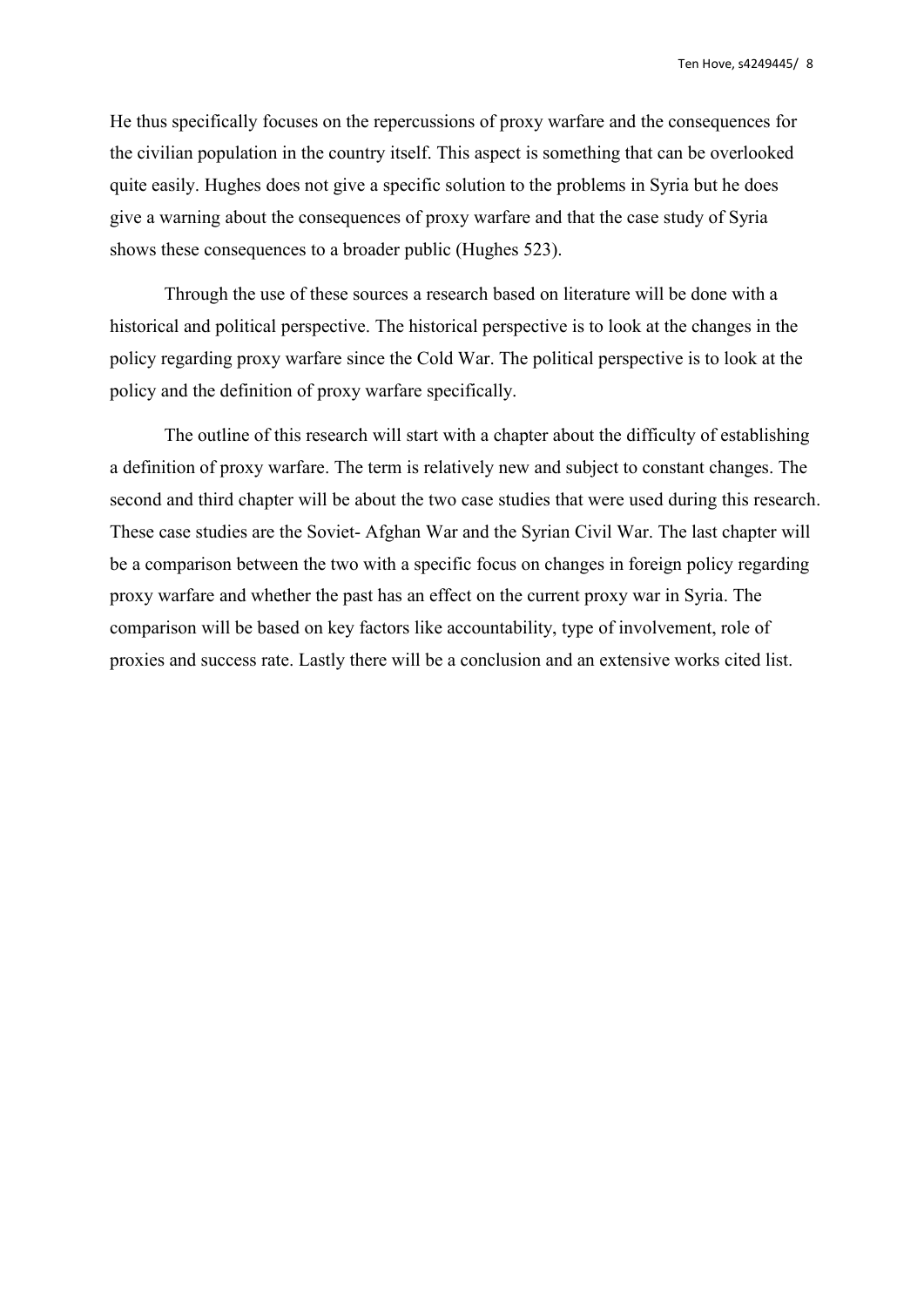### **Chapter one:definition of a proxy war**

Proxy warfare has been difficult to define due to its fluid concept. This is because every conflict is different: the actors involved, goals, reasons and location are all changeable aspects. Due to these different aspects the definition given by researchers is also different. In this chapter I will try to construct a definition of proxy warfare by explaining the different factors that are involved in the term. This definition will be mentioned throughout the rest of this thesis.

One of the first definitions was written by political scientist Karl Deutsch in 1964. He states: "proxy wars are an international conflict between two foreign powers, fought out on the soil of a third country; disguised as a conflict over an internal issue of that country; and using some of that country's manpower, resources and territory as a means for achieving preponderantly foreign goals and foreign strategies." (Mumford 3).

The definition written by Karl Deutsch would drastically change after the end of the Cold War. The United States and Russia had wanted to achieve influence by placing someone in charge who was supported by the foreign nation. An example of this is the Shah in Iran who was placed into power by the United States. Neither of the two superpowers wanted to gain territory, occupy the areas in which they fought or start a nuclear war. Their ultimate goal was to stop the other nation from spreading their ideologies and to expand their sphere of influence. These aspects became key characteristics for proxy warfare during the Cold War.

These goals thus changed after the end of the Cold War when it became less necessary to maintain close ties with other smaller foreign nations to protect the sphere of influence. Despite the end of the Cold War proxy wars were still used to achieve goals quickly and without spending too much money on resources like army equipment. Proxy warfare thus became a synonym to cheap and quick, in and out warfare that could be done covertly. Another positive aspect of proxy wars for the invading nation is that it could be done without the full support of the government. The President of the United States does not need consent for all the actions he undertakes while involved in a proxy war. Examples are arms deals, cyber-attacks and the use of private army staff (Mumford 43/44).

Andrew Mumford gives the following definition of proxy warfare in article written in 2013: "a third party intervenes indirectly in order to influence the strategic outcome in favor of its preferred faction" (Mumford 40).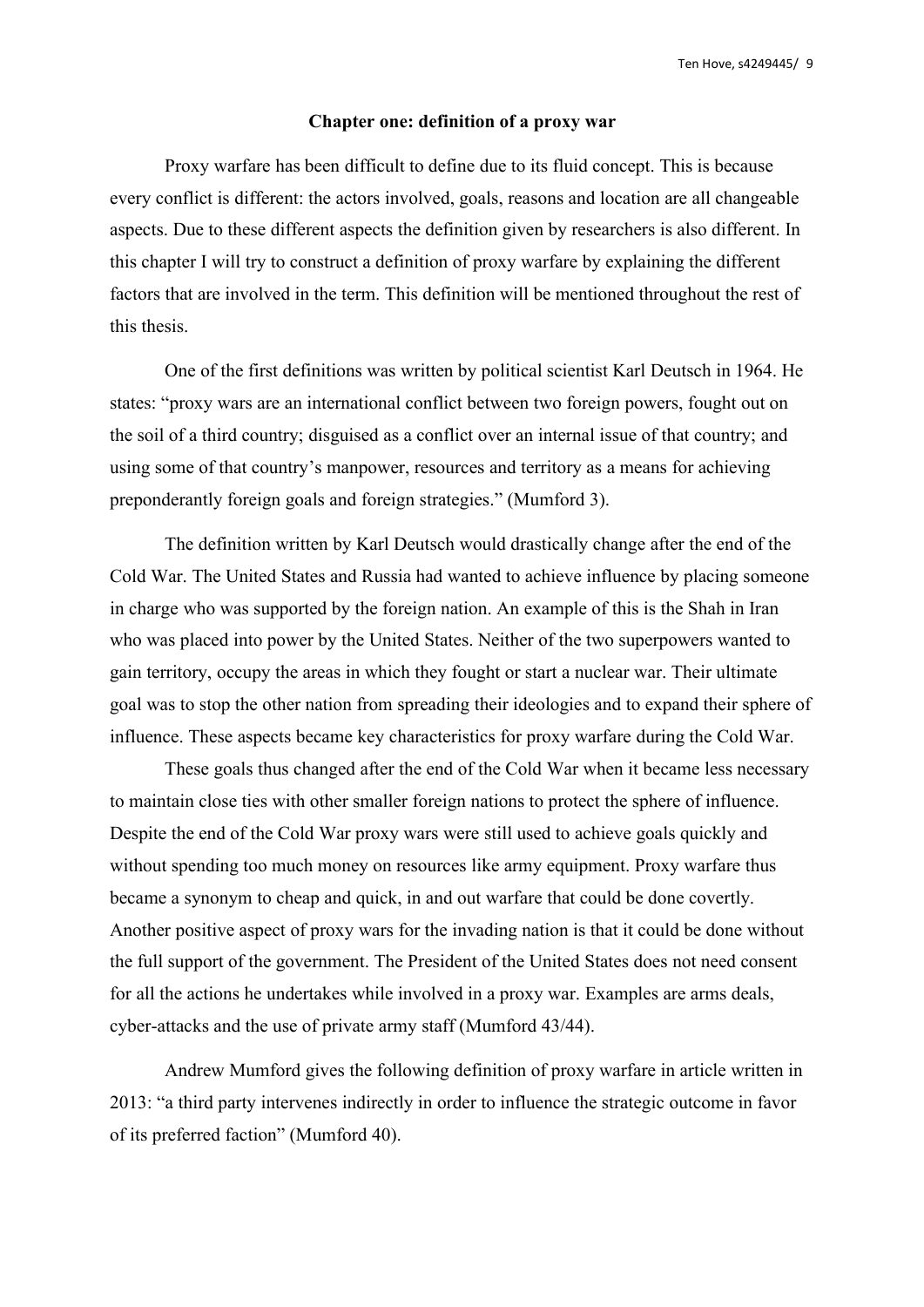He furthermore states that proxy wars are the product of a relationship between a benefactor, who is a state or non-state actor external to the dynamic of an existing conflict, and the chosen proxies that are the conduit for the benefactor's weapons, training and funding (Mumford 40). This definition given by Andrew Mumford is more recent than the definition given by political scientist Karl Deutsch. His new definition is more elaborate because he adds several new key aspects. The definition by Deutsch shared the similarities of the third country involvement and the achievement of goals but lacked the inclusion of the non-state actors which became an important factor in recent history. This means that the definition of Deutsch is too much based on international politics instead of local actors. He also adds that the definition lacks the focus on the proxies in a conflict as well (Mumford 40).

Geraint Hughes has also written extensively about the topic proxy wars with a specific focus on the conflict in Syria. He writes that it is not surprising that there are claims about a possible proxy interference in Syria. He also states that the conflict is fluid and subject to a great amount of changes (Hughes 523). This makes writing literature about this topic difficult due to the many changes that take place and the unstable situation. Hughes gives three basic principles regarding proxy warfare.

The first principle is that foreign actors might use proxy warfare as a way of coercion. A proxy warfare is used to coerce a different country or group into a change of policy. This might be giving up territory or signing a law or peace agreement. The second principle is that of disruption. This means that a state actor is in a war and intends to win the warby supporting local non state actors with money and weapons to win the war for them. This tactic has been used by Syria in the past against Israel. The third principle is about transformation. This means that a foreign state tries to achieve a significant political change. This can be a new regime or the creation of a democracy. These three principles are part of the definition that Hughes gives of a proxy warfare. He states: "A proxy war is defined here as one in which states (or sponsors) aid and abet non state proxies involved in a conflict against a common adversary, or a target. The sponsors involved will usually be motivated by three distinct strategic goals." (Hughes 523). These aspects were lateradded to the definition because they were not always common during the Cold War. A significant difference between the definition by Hughes and other definitions mentioned in this chapter is the use of the term 'sponsors'. Hughes appears to say with this that foreign (non) state actors who are planning a proxy warfare interference do this by sponsoring a (local) actor in with money and weapons.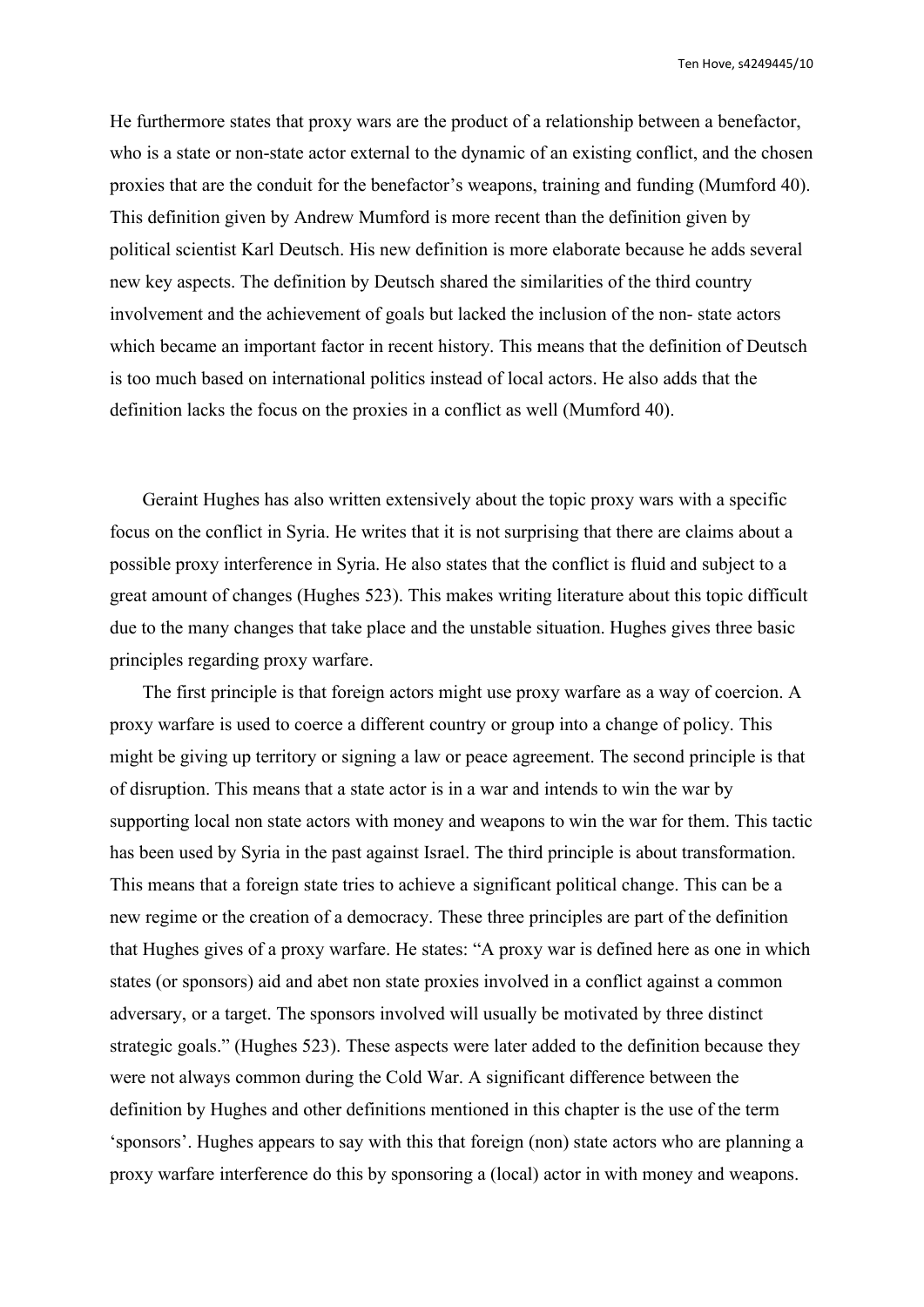He thus places this kind of proxy warfare next to the common definition in which a (non) state actor involves itself in the conflict as well as supporting a local non state actor.

In his general definition of proxy warfare Hughes writes about the difficulty of forming a definition (Hughes 524). He states that due to the secrecy and covert operations that are used during proxy warfare it is difficult to write and analyze them. The actors involved try to remove any accountability from their presence. This means that research on proxy warfare is difficult to verify due to the lack of a 'paper trail'. A second factor is the claims made by the government about the internal conflict. Governments are able to claim that protesters are rebels and dangerous and that actions against them are warranted.

Through the research done by Mumford and Hughes a new definition can be created that shows the differences and changes in the definition of proxy warfare since the end of the Cold War.

The first aspect that is subject to change in the new definition is the role of actors. As mentioned before, Andrew Mumford writes that the definition by Karl Deutsch only has a focus on international actors and ignores the role of local proxies (Mumford 40). This thus has changed since the end of the Cold War because their role in proxy wars has now been acknowledged and part of the current definition.

The involvement of actors is not the only aspect that is subject to change. The motivation for the use of proxy warfare is also subject to change. Human suffering is not always the primary reason to intervene. Strategic and idealistic goals were the reasons for interfering in other countries during the Cold War. Examples of this are the Soviet-Afghan War during the Cold War and the Angolan war. According to Mumford, one of the primary reasons for interfering is natural resources. The decreasing amount of natural resources like oil and gas allow countries to interfere to make sure that there is unlimited access to these resources. An example of this is the inferences in Iraq during the GulfWar, although this was not a proxy war due to the full scale invasion by the US. There were in this case other reasons for interfering, but gaining access to oil fields was a goal in this war.

Another possible reason for proxy warfare since the Cold War is the rise of the 'failed states'. These states fell into an economic depression when a power vacuum arose after the end of the Cold War. This power vacuum allowed several high profile dictators to gain support and leadership.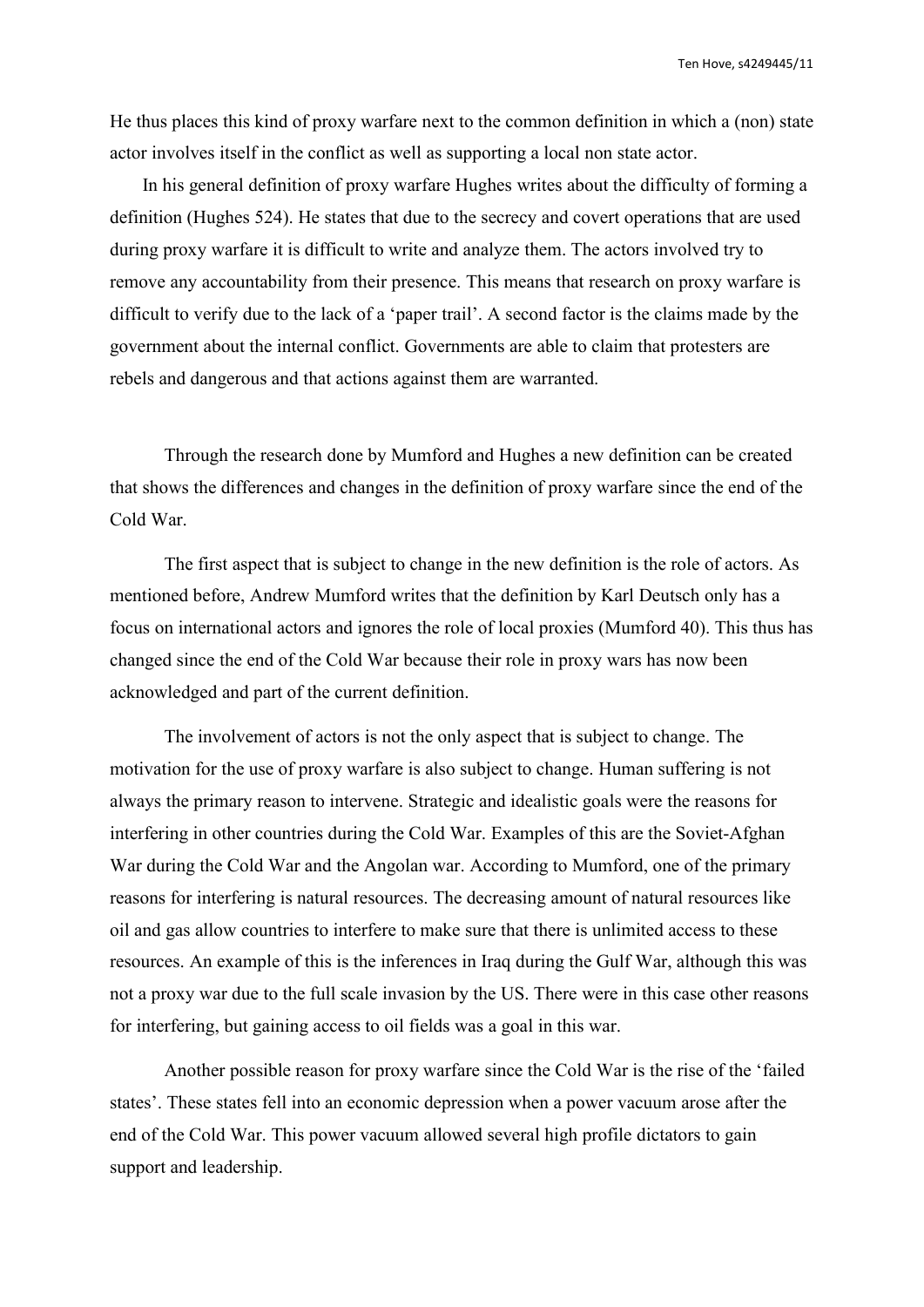It became clear that some new countries were unable to support themselves. Examples of this were Rwanda and Congo. In some cases interference by proxy war is necessary to guarantee safety for its citizens. Economic reasons are also motivations to interfere. In some cases however the interference in failed states lead to a full scale interference with military presence and UN missions (Angstrom 375).

The appeal of proxy warfare also lies in the economic and political arguments. Due to the economic recession in recent year it has been complicated to find support for a complete military invasion. A complete war is expensive and receiving support from the citizens is also difficult. Fighting a war is also expensive with a large risk of human loss. The new technologies surrounding warfare like drones are also expensive and thus a short proxy war is an ideal solution.

The last issue regarding a definition of proxy warfare is what the role of alliances between countries add to the definition. Are states that interfere in a conflict that includes an alliance state engaging in a proxy warfare? Mumford seems to suggest they are as alliances in proxy wars are more common now due to the multilateral world position and the lack of two dominant countries (Mumford 45). They do this to show their collective security but there are boundaries in that support with only support from a distance given (Mumford 45).

The location of proxy warfare has also changed the definition. During the Cold War two major countries fought against each other in smaller post- colonial countries like Vietnam. This aspect has partly changed. Proxy warfare's are still mostly fought in post-colonial countries but these countries are mostly already in some sort of conflict before interference. Examples of this is Syria which was already in a Civil War before foreign countries started to bomb different targets.

All these different aspects lead to a new definition of proxy warfare by Andrew Mumford. It shows that there have been a great amount of changes in the what proxy warfare means and what it entails. The term is still subject to change as warfare in international politics is also constantly changing. New developments in war technology like drones and in and-out runs can possibly change the definition of proxy warfare again in the future. The question that will be looked at further in this thesis is whether the changes in definition have had any effect on the proxy war policy of the United States. In this thesis the definition by Andrew Mumford will be used in trying to explain this.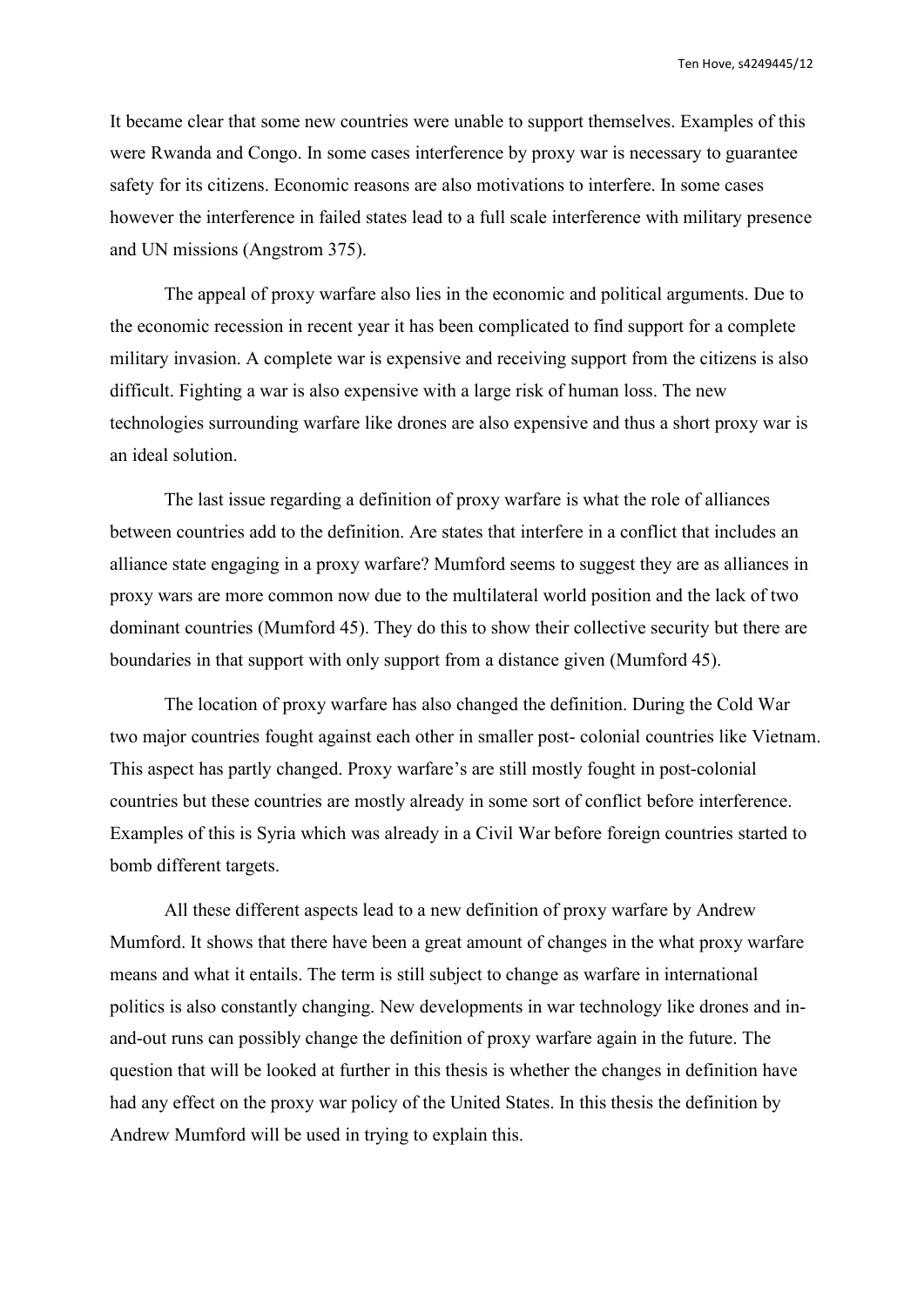#### **Chapter two: Soviet- Afghan War case study**

Chapter one started with a discussion about the definition of proxy warfare. This was necessary in order to explain the difficulty of the term while at the same time pointing out the flexible use of proxy wars. Pointing out the difficulty of the research will help in understanding how and why proxy wars are used. Their lack of a definition makes it easier for them to be used without the repercussions of a full scale war. Trying to explain the terms of proxy wars will also show the pros and cons of proxy warfare in general. In order to understand the changes in foreign policy regarding proxy warfare, one has to use case studies to underline its claims.

This chapter will be about the first of two case studies used in this thesis, the other being the Syrian Civil War. These two case studies were specifically chosen to show the contrast and similarities between the two, while maintaining a similar geographical location. The two case studies are not neighboring nations but are both in the Central Asia. This geographical location has always played an active role in the US foreign policy and that is why they were chosen. Another reason why these two case studies were chosen was to compare and contrast the time frame during which these two case studies took place. Aspects that will be looked at in this time frame are the political situation in the world, military developments, use of mercenaries and historical events that might have contributed to changes.<br>The Soviet- Afghan War took place during the Cold War and was one of the last

conflicts in which the Soviet Union and the United States indirectly fought a war with each other. It is thus interesting to compare this conflict with the current conflict in Syria, which has also turned into an indirect war between the two nations. The two countries are on speaking terms but are supporting different groups and have different goals in this conflict. This first chapter will be about the Soviet- Afghan conflict due to the fact that the conflict is older and comparisons and differences are more easily to note working from past to present. The following chapter (chapter three) will be about the Syrian Civil War.

The proxy war in Afghanistan started in 1979 and ended in 1989. The war was a pivotal moment in the ongoing Cold War between the United States and the Soviet Union. The United States and the Soviet Union were initially reluctant to actively start a war with each other.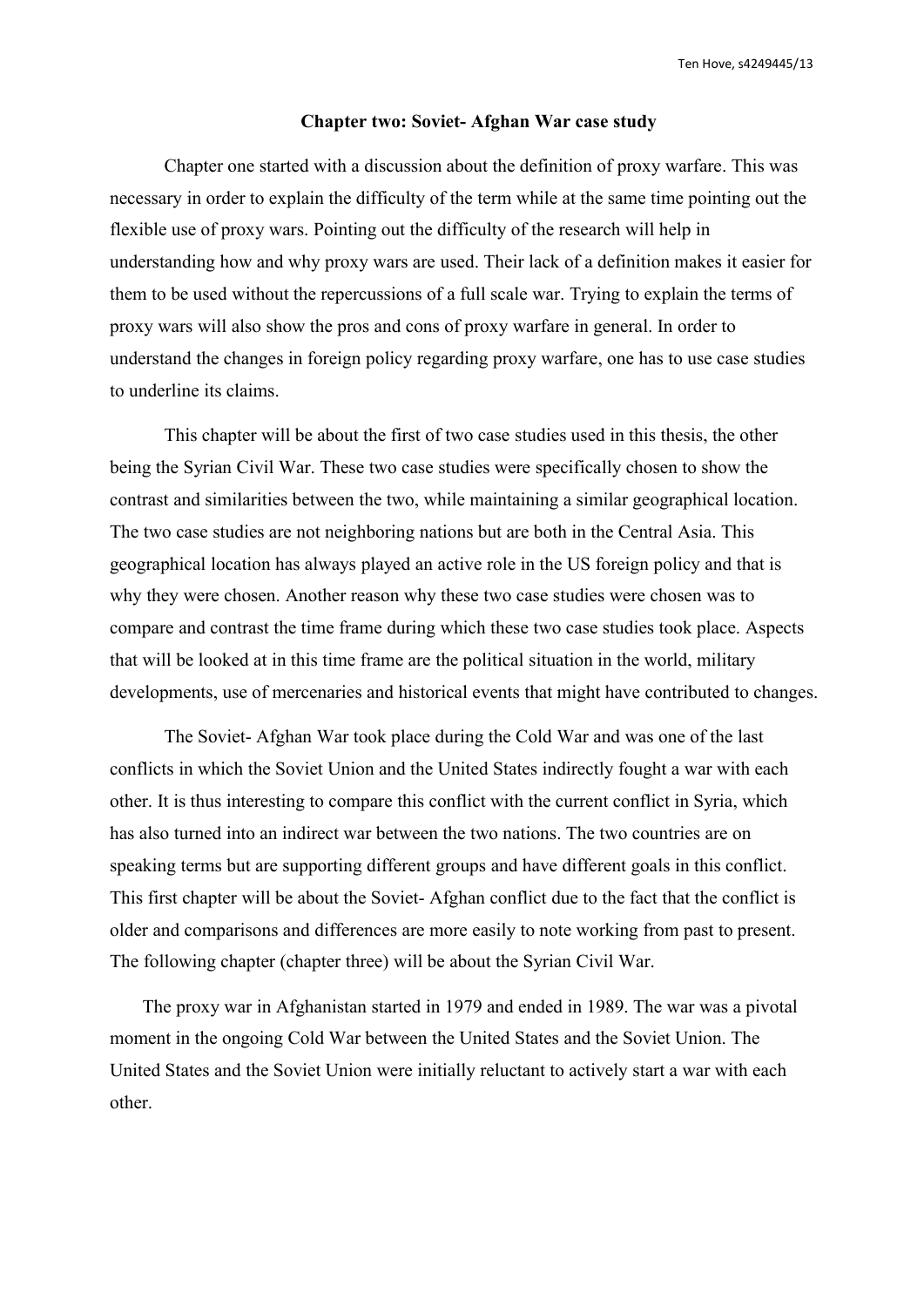The Soviet Union did not trust the Communist regime that had gained power in Afghanistan either and was also wary of the intentions of Iran regarding the ongoing hostage crisis (Westad 315). Along with the ongoing economic crisis in the country, the USSR initially did not feel an intervention was necessary or helpful (Westad 315). There were also the tense relations between the US and the USSR that played a role in the reluctance to go to war. This was due to the large amount of nuclear ammunition that was created earlier during the Cold War. The fact that the US was hesitant to ratify the SALT II agreement, the already tense relationship with Europe and NATO's decision to place a new kind of nuclear missiles in Europe pushed the Soviet Union towards an invasion. Several high place military officials felt that these factors removed any effects an invasion would have on the détente (Westad 318).

The United States also found reasons to fear an invasion in Afghanistan. There were several high profile incidents with one example being the murder of American ambassador Adolph Dubs. Another cause for tension was the close relationship between Afghanistan and the Soviet Union. This was because of the close proximity of the two countries that share a border region with each other. The United States was worried about the strong relationship between the two countries. The foreign policy of the United States was at that moment largely based on the 'Domino Theory' of President Eisenhower. It became even more difficult for the United States to maintain their control in the area after the US backed shah of Iran was ousted after a revolution in February 1979. The loss of this ally made the US decide to send more troops and ships to the region. The US also tried to improve relations with other countries in the region like Egypt, Saudi Arabia and Iraq. President Carter also wanted to improve the relations with Afghanistan's neighbor Pakistan after the loss of Iran as an ally. This was seen as a provocation and a military pact by the Soviet Union who felt cornered by these developments. The United States meanwhile also felt threatened by the close relations and thus President Carter turned to the CIA to control the situation in Asia (Hughes 333).

At the same time the US saw an ideological opportunity to change the face of Afghanistan by creating a Capitalist country shaped like the US and relieved from Communism according to Odd Arne Westad (Westad 24). The US government saw during the Cold War the chance to reform the world to Capitalism and remove all other ideologies (Westad 24). They had done so with Japan after the end of World War II. The US policy about interfering in Third World countries during the Cold War was thus to interfere in all the countries in which Communism was a threat (Westad 38).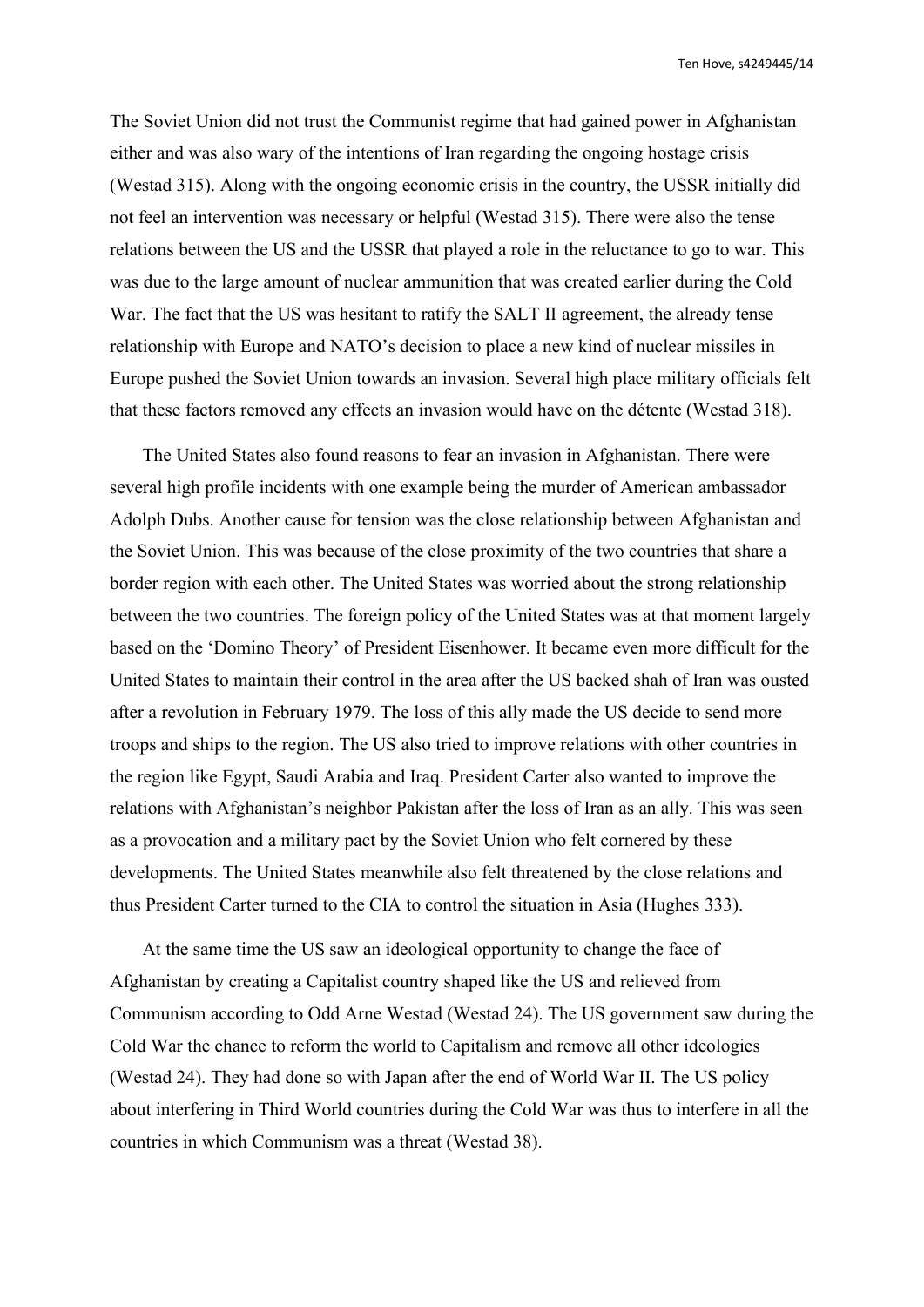The Soviet Union started its invasion in December 1979 to remove Hafizullah Amin from power by killing him. He had been unable to deal with the anti-Communist protests that had been going on in Afghanistan. The USSR then installed Babrak Karmal as the new Communist leader of Afghanistan. The USSR stayed in the region to support the new Communist regime against the US backed anti- Communist group called the Mujahideen. The US supplied the Mujahideen with weapons and money to fight against the USSR. Due to the support given by the United States, the number of fighters and the amount of weapons they had grew which led to a large losses for the Soviet army. This led to a stalemate in the conflict in which the Soviet Union only made minimal gains while taking heavy losses. This was somewhat similar to the Vietnam War in which the United States was struggling for gains against the Vietcong. The military tactics used by the SovietUnion were also similar with carpet bombing and the removal of people from their homes. Due to the stalemate and the constant stream of new weapons from the United States, the Soviet support for the war was diminishing. The country itself was also struggling with maintaining the army in Afghanistan and eventually signed a peace agreement with the US, Afghanistan and Pakistan, having failed in its primary goal of implementing a Communist friendly government. The last Soviet Union troops left the country on the 15<sup>th</sup> of February 1989, which marked the end of the conflict.

It was later revealed that President Carter had been asked by Pakistani intelligence officials to support Islamic groups who were againstthe newly formed and Soviet backed government in Afghanistan. The aid that was supplied by the US to the Mujahideen is still cause for debate. The Americans claimed that the aid was necessary due to provocation by the USSR and that President Carter acted accordingly by supplying the Mujahideen with weapons. European countries however were less alarmed by this and reluctant to do anything against this due to the already tense relations between Europe and the USSR (Hughes 333/334).

One of the reasons why this case study is interesting for this thesis is the due to the success of the interference by the United States. The US managed to remove the Communist regime from power without the use of their own military. This success was considered proof in the success of proxy wars and the use of proxies or mercenaries. The loss of the conflict was also a heavy blow to the already damaged economic stability of the USSR. The loss of the Soviet- Afghan War was followed by the fall of the Berlin Wall and the collapse of the Eastern European part of the Soviet Empire in the same year.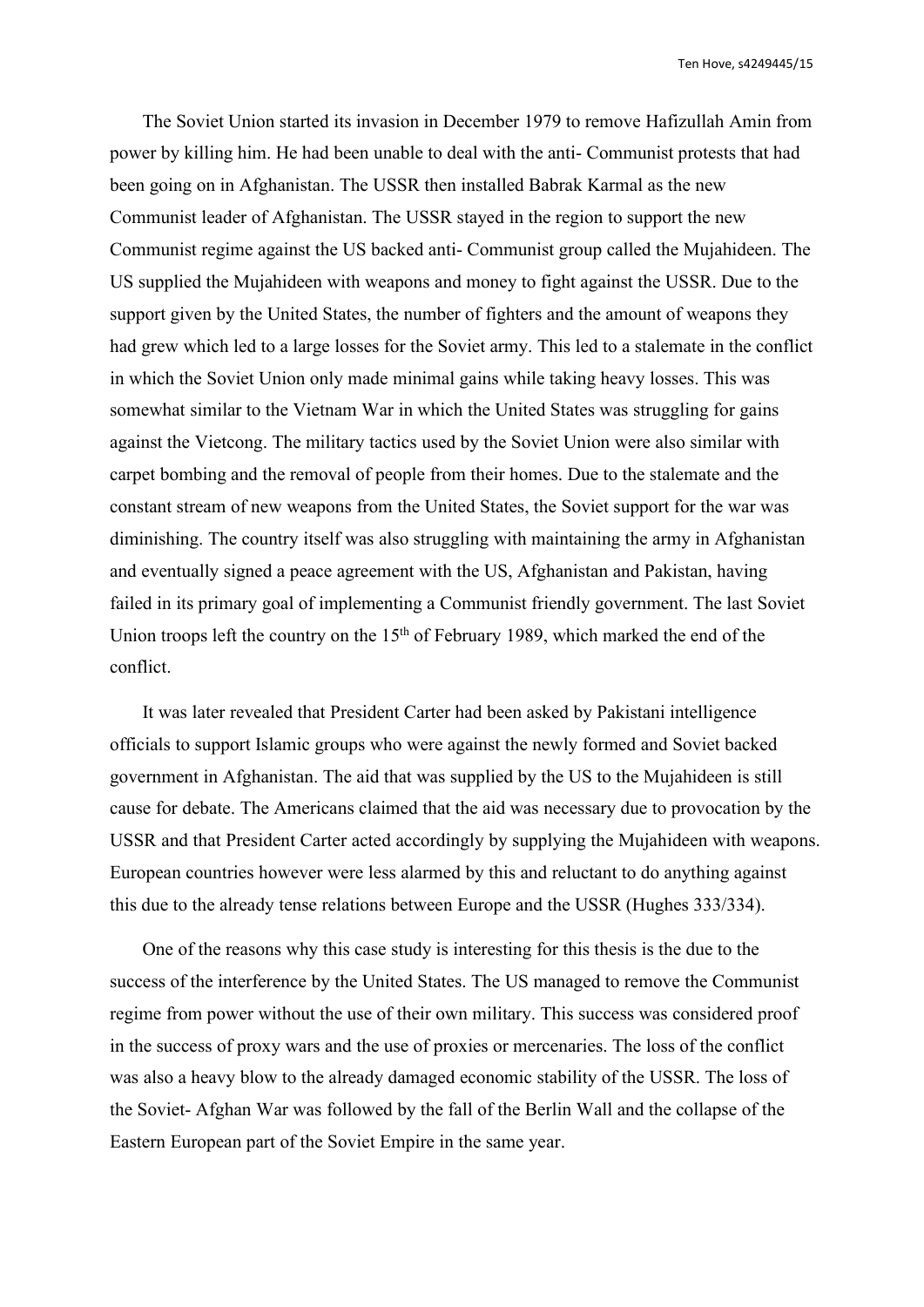The USSR collapsed in 1991 and became a Capitalist country. It was then included in Western politics with agreements like the NATO- Russia Founding Act (Ratti 142). This further showed the success of the intervention by the United States.

Another reason why this case study is interesting in the contextof proxy warfare is the use of the Mujahideen. The use of the Mujahideen by the United States is a clear example of mercenaries who are used to achieve one's goals. The use of mercenaries is an aspect which developed during the Cold War. In his article Klaas Voß tries to explain the development of the use of mercenaries in proxy wars. Mercenaries were first used during the so-called Simba Rebellion in 1964 and used throughout the Cold War by the United States (Voß 38). It is interesting to note that the success rate of the mercenaries was unpredictable. Mercenaries were known to switch alliances, were unsuitable for fighting or took the money and then left (Voß 39). The concept of mercenaries also stems from the idea that there are limited consequences and accountability at home. This concept is also an important reason why governments favor proxy warsinstead of a full scale war. This comes from the concept of plausible deniability. The foreign actor can deny any involvement in the conflict because they are not actually participating in the conflict, instead they are supporting a local group in the conflict (Voß 40).

To conclude this chapter, the Soviet- Afghan War is an interesting case study for this thesis. The war ended the overt operations during the Cold War and was the start of the collapse of the Soviet empire. The end of the operations in Afghanistan also led to political instability which later led to the Taliban rising to power. This then led to the second invasion by the United States after 9/11 (Hughes 326/327). The war itself was thus not extreme, the consequences however were, and led to a new phenomenon in the world: the war on terror. The United States and USSR had fought proxy wars against each other before, but this conflict continues to have an influence on the actions of US foreign policy up to this day (Hughes 326). There is no other proxy war in the history in which the consequences of the actions by the US were this large and unpredictable. This case study and a comparison with the political situation in the Middle East at the moment show what an impact a proxy war can have on a region that was targeted by two major international actors.

This chapter and the next chapter in this thesis are used to show the differences and similarities regarding proxy war policy in past and present. This chapter showed that the United States was willing to intervene in a country to damage an enemy with the use of proxy war techniques like mercenaries.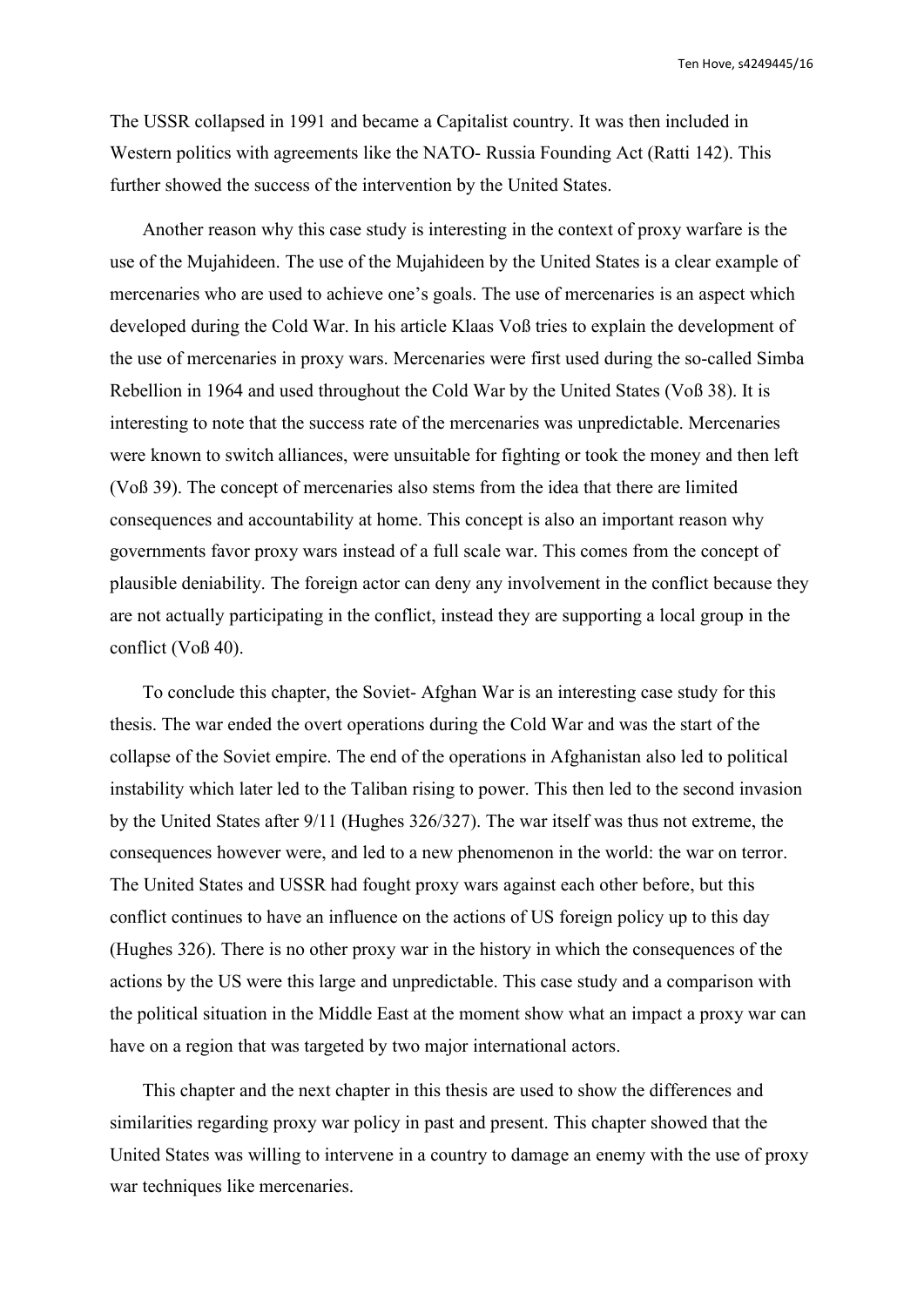It also shows that the US had ideological reasons to start an intervention in Afghanistan as Odd Arne Westad showed in his book 'The Global Cold War'. It also showed the success that the US had with the use of mercenaries during that conflict. Lastly, this case study could be considered a success for the United States. The success of this war was used again as a foundation for future proxy wars(Rich 9). These last two aspects will return in the next chapter about the Syrian Civil War and chapter four.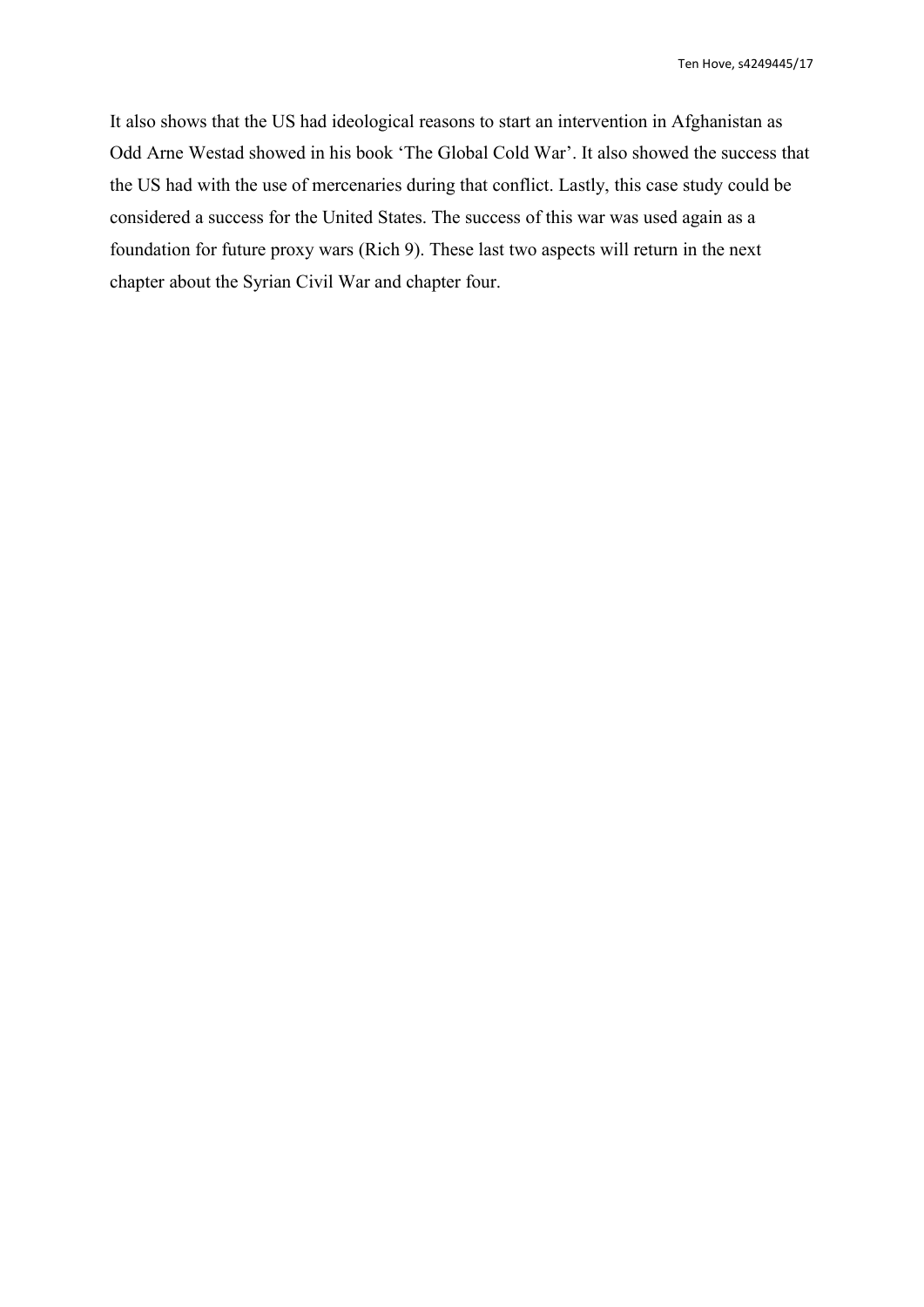### **Chapter three: Syrian Civil War case study**

The second case study used in this thesis is the Syrian Civil War. This case study is specifically chosen to reflect on the differences between the Cold War conflicts and the current proxy wars.

The Syrian conflict started during the Arab Spring in 2011. Protests started in Damascus when several boys were arrested after they sprayed graffiti in support of the Arab Spring campaign. It was revealed that the boys were tortured and this was fatal for one of them. President Bashar Al-Assad responded by firing on protesters and killing civilians. Protesters and defectors of the Syrian Army created the Free Syrian Army in protest against Assad.

The conflict is difficult to grasp due to the many different (local) actors which are involved. There are several groups whom either support Assad or not or have different goals in the conflict. There are also religious differences within those groups with a majority of Sunni Muslims in Syria wanting to remove Assad from power. They have however different opinions what has to be done after Assad is removed from power. A portion of the group wants to create a democracy while others want a theocracy. President Assad is part of the Alawite sect. This group is the major power player in Syrian government and is the richest population group in Syria. They want to maintain their power position and remove all the foes from Syria. Another group that has gained power is ISIL. Their goal is to create a new country based on the Sharia Law. They also plan terrorist attacks on Western countries to 'kill all infidels'. Lastly there are the Kurds, who have been fighting for an independent state for years (Laub, par.1/2). Several of these groups have fragmented which leads to more factions with different goals.

Active foreign involved has also contributed to the escalation of the conflict. The initial consensus was to support the uprising to overthrow Assad. The goal was to create a new Syrian democracy. This stance became unattainable due to the internal conflicts and the use of violence against Western nations. Examples of this violence were the bombings in Paris, Nice, Brussels and the beheadings of Western people in Syria. Western countries started to get actively involved with the bombings on ISIL targets in Syria due to these attacks. These bombings meant that the Western coalition was helping Assad to retain his power despite his use of nerve gas on his own population and despite their earlier opinions against Assad. Despite the bombings of ISIL targets the Western coalition is reluctant to get actively involved. There appeared to be a strong consensus that there should not be any Western ground troops in Syria.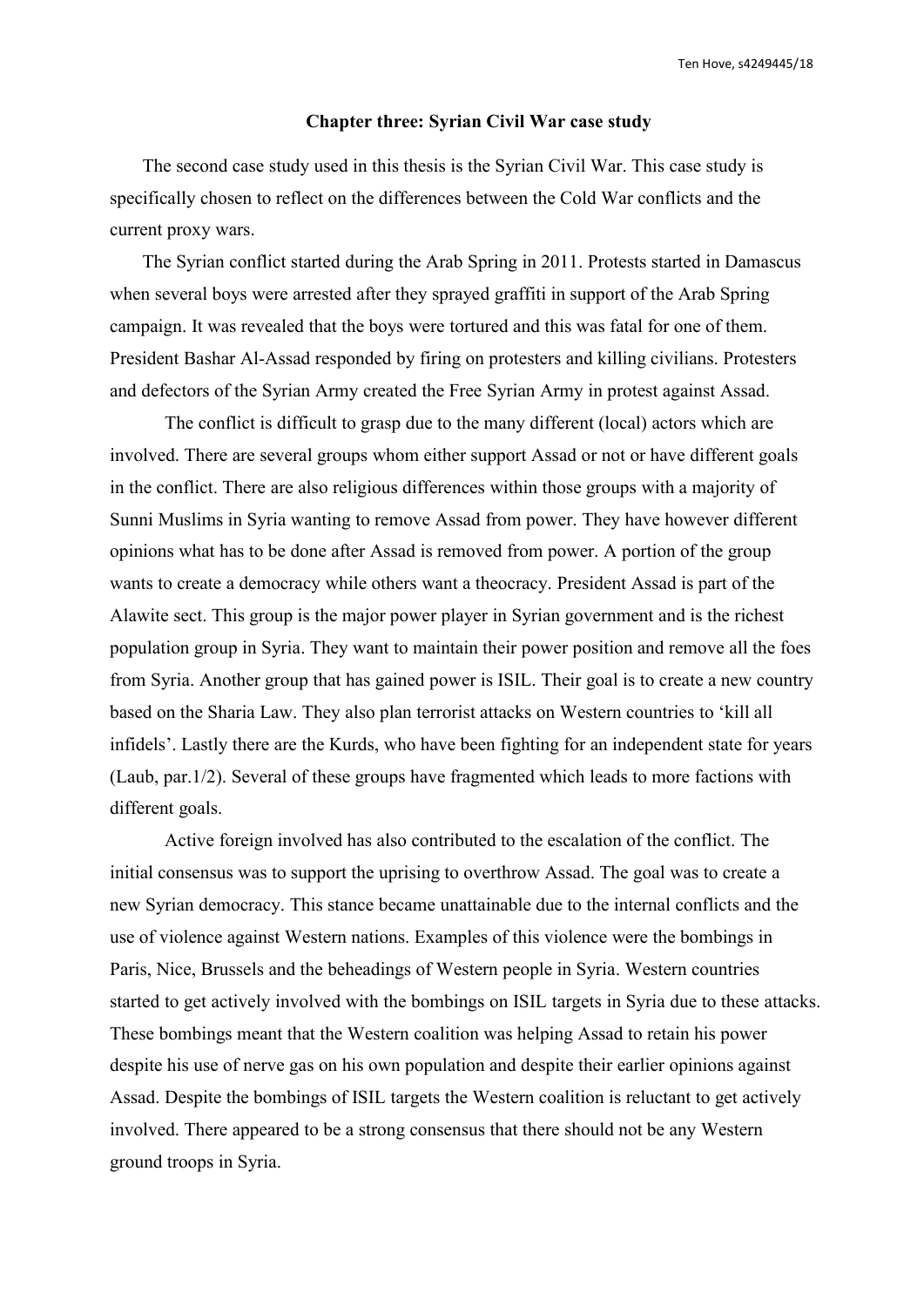The rebel faction has fallen apart since the start of the war in 2011. There are a great amount of different groups that each have a different goal. Some of those groups are supported with Western money while others are specifically targeting the West with terror attacks. The Western Coalition meanwhile is bombing specific targets in Syria and Iraq while also stipulating that it wants Assad removed from power. Russia meanwhile is supporting Assad publicly and bombing ISIL and other groups against Assad as well (Marshall 183/184).

The country has been ravaged by the civil war that has been going on. The initial goals of democracy and freedom have been unreachable for the Syrians opposing Assad. There are millions of refugees who fled the country because of threats by all kinds of different groups. There has been near constant fighting in large cities like Homs and Aleppo. These fights led to the capture and recapture of these cities by ISIL and the Syrian army.

The use of proxy warfare by the United States in this conflict is well documented. President Obama has said in the past that interference was possible if President Assad went too far. When there were reports of nerve gas attacks on civilians this interference did not happen however. President Obama decide to support Syrian rebel groups by training them and supplying them with weapons but decided against a direct interference in the region. This was met with criticism and praise. There was praise for the support given but also fear for the possibility of a proxy war with Russia in Syria (Ingersoll par.7). His successor President Trump stated even before his campaign started that there would be no interference in Syria during his Presidency. He broke that promise after another nerve gas attack took place. Instead of a full interference however he bombed several high profile ISIL targets (Fandos par.2).

Syria is an interesting case study due to the internal conflicts with the different actors and the reluctant international involvement in the conflict. The international organization like the United Nations feel that they should interfere due to the human suffering and the refugee crisis that is going on in Europe. They also feel however that they should remain reluctant in interfering because of the history with interventions in the Middle East. An example is the interference in Afghanistan after 9/11. It was supposed to be a short term interference. The goals were to remove the Taliban from power and establish a stable democracy. The war in Afghanistan eventually officially ended for the United States in 2014 after more than a decade. The example of Afghanistan shows the failure of the proxy war under President Bush's government. These mistakes were costly for the US and its government. President Bush's approval rates are among the lowest of all the Presidents in history. His successor President Obama was also criticized for not being able to end the war sooner.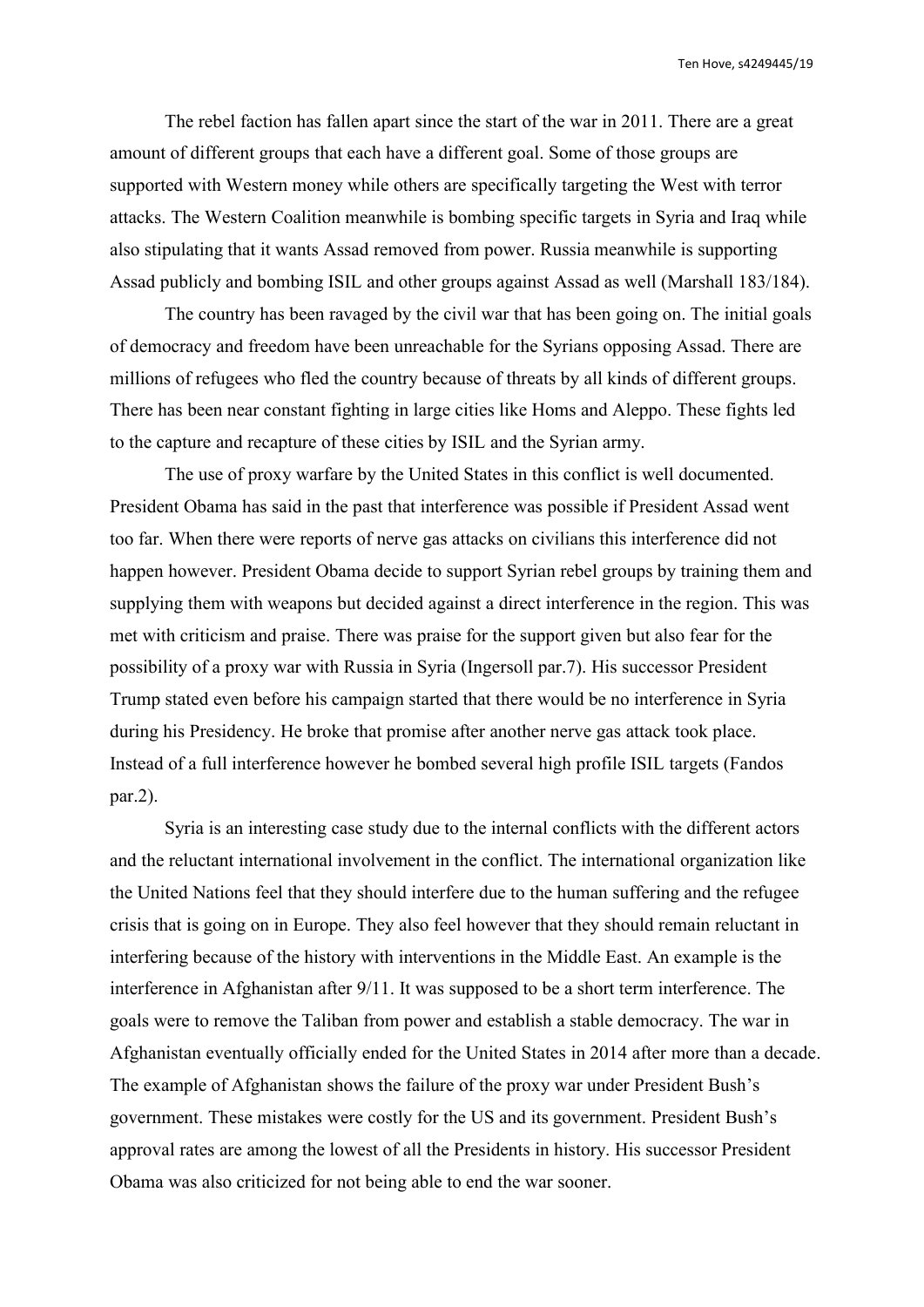This example shows the reluctance of the Western nations to interfere in Syria.They feel that there are too many risks involved and that a short term interference might turn into a long-term presence. The most important argument against a long-term interference is the economic strain on the budget. A great amount of countries were hit hard by the economic crisis and were forced to slash the military budgets. Raising these budgets will most likely receive criticism from the people who have not forgotten the Afghanistan war and its failure.

The public perception is also a reason against interference in Syria. The general public in the US has not yet recovered from the Afghanistan and Iraq wars. These two wars were a strain on the budget, the government and on the families of the soldiers. There was a strong stance against the wars during the Presidency of President Bush. The general consensus was that there was no reason to be in the Middle East without a result and far from home. The opinion was that rebuilding should not be a part of the plan as it was taking too long without the effects and the results. The general public also had the feeling that there was no clear depiction of what was going on in these two regions. The soldiers were sent to those countries on a peace and rebuilding mission but came back with injuries and PTSD.

Another factor that contributes to the indecisiveness of the Western countries is the lack of insight in the country. The foreign actors could start with an interference but do not appear to have a clear goal in sight. This is vital when starting a proxy war in a different country. Another factor that is vital is the support from a local group or faction. This is difficult in Syria due to the splintering factions in the country. There are many small rebel troops who each have a different target or goal in the conflict. Choosing a small group to support is a time consuming process that requires a great amount of patience and faith. There have been cases in which foreign backed actors choose the money and then left or joined another group. Trust is thus difficult to gain in conflicts like these. The foreign backers might want guarantees before the support is given (Marshall 189).

Another issue with trust is the support of other foreign nations who appear to support the United States in their goal of achieving peace in the region. There might be widespread support in governments of other nations but this support can disappear quickly. This might be because of the time frame, costs or public perception in those countries. A change of government or leader does also influence the way in which an intervention like Syria is supported. Examples of dissolving support are the conflicts in Iraq and Afghanistan. The coalition of the willing decreased in number over the years in which the conflict continued.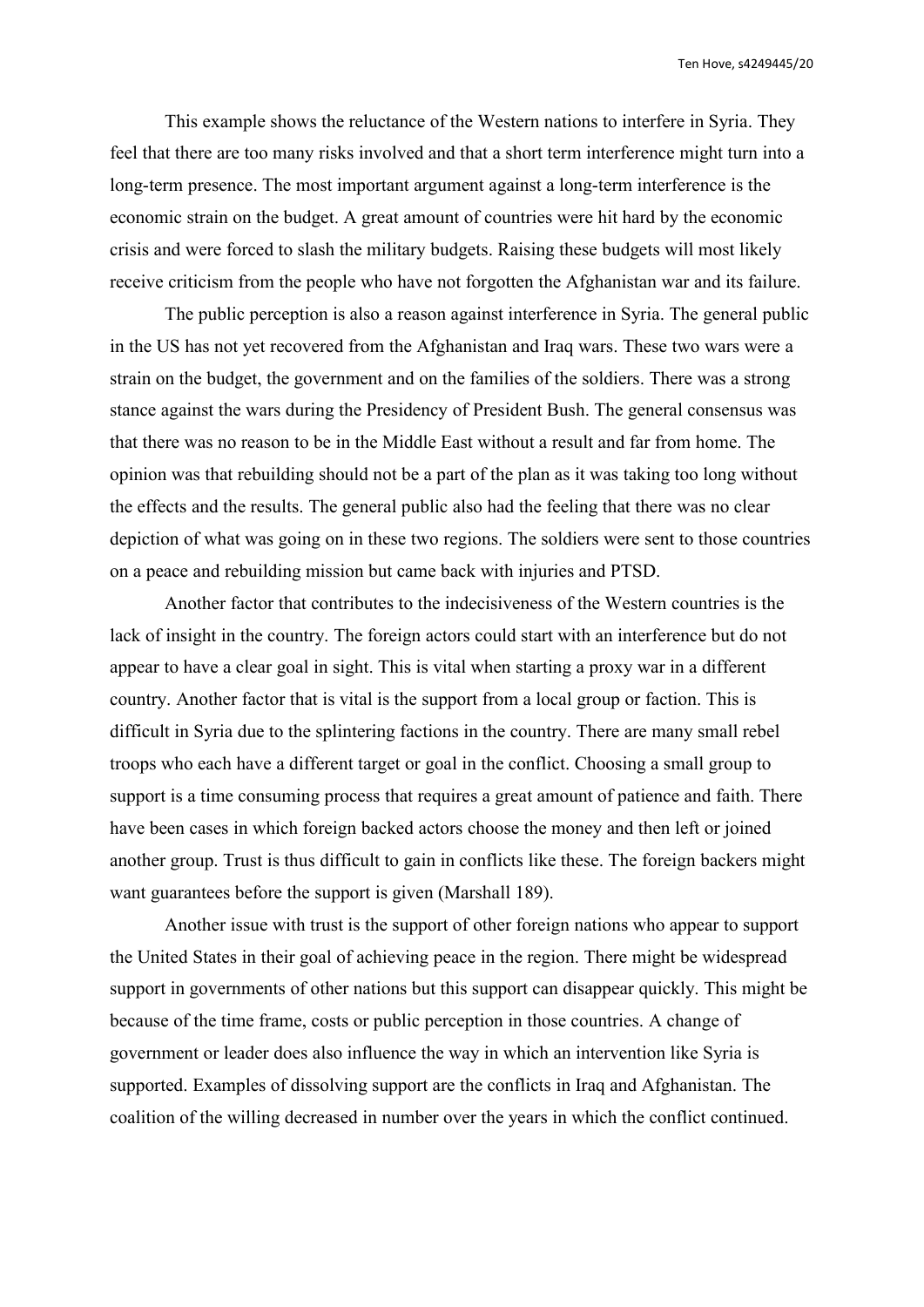The last factor that might contribute to the possible use of proxy warfare is the position of Russia. Russia has openly supported the government of Assad after the country was victim of several attacks by ISIL on planes and metro stations. The other European countries are reluctant to openly support Assad due to the fact that he is willing and able to use violence against his own citizens. The goal of achieving a democracy in Syria is also impossible to achieve with Assad still in power after the war. This makes the position of the Western countries difficult in relation to Russia. The relations between the West and Russia have already been complicated due to other incidents like the internet hacks from Russia, the Crimea Crisis and the excessive use of doping by Russian athletes that led to the exclusion of the Athletics squad from competing during the Olympic Games in Rio de Janeiro in 2016. Lastly, the position and safety of opposition leaders in Russia has shrunken to a low point. All these factors lead to a tense relationship between the Western countries and Russia. Western countries are taking a careful approach to Russian business and politics due to fears of a new Cold War and nucleararms race (Sakwa 255/256) (Cimbala and McDermott 103).

As mentioned before Russia is supporting Assad and bombing ISIL targets. Supporting Assad is a step backwards for the Western countries. The support would make a governmental change in Syria almost impossible. At the same time an open declaration of war against the government of Assad could lead to more tension in the relationship between the west and Russia. This scenario would then be similar to the proxy warfare's that were fought during the Cold War in Vietnam and Korea. This does not appear to be an option for the western countries and leaves them in limbo without a suitable option for resolution.

Solving the conflict in Syria is not the only issue that has to be resolved. Due to the ongoing war in Syria there has been a spill over in neighboring countries like Turkey and Lebanon. Lebanon has taken in a large amount of Syrian refugees which has made the country unstable. There have also been several terrorist attacks on civilians which were claimed by ISIL.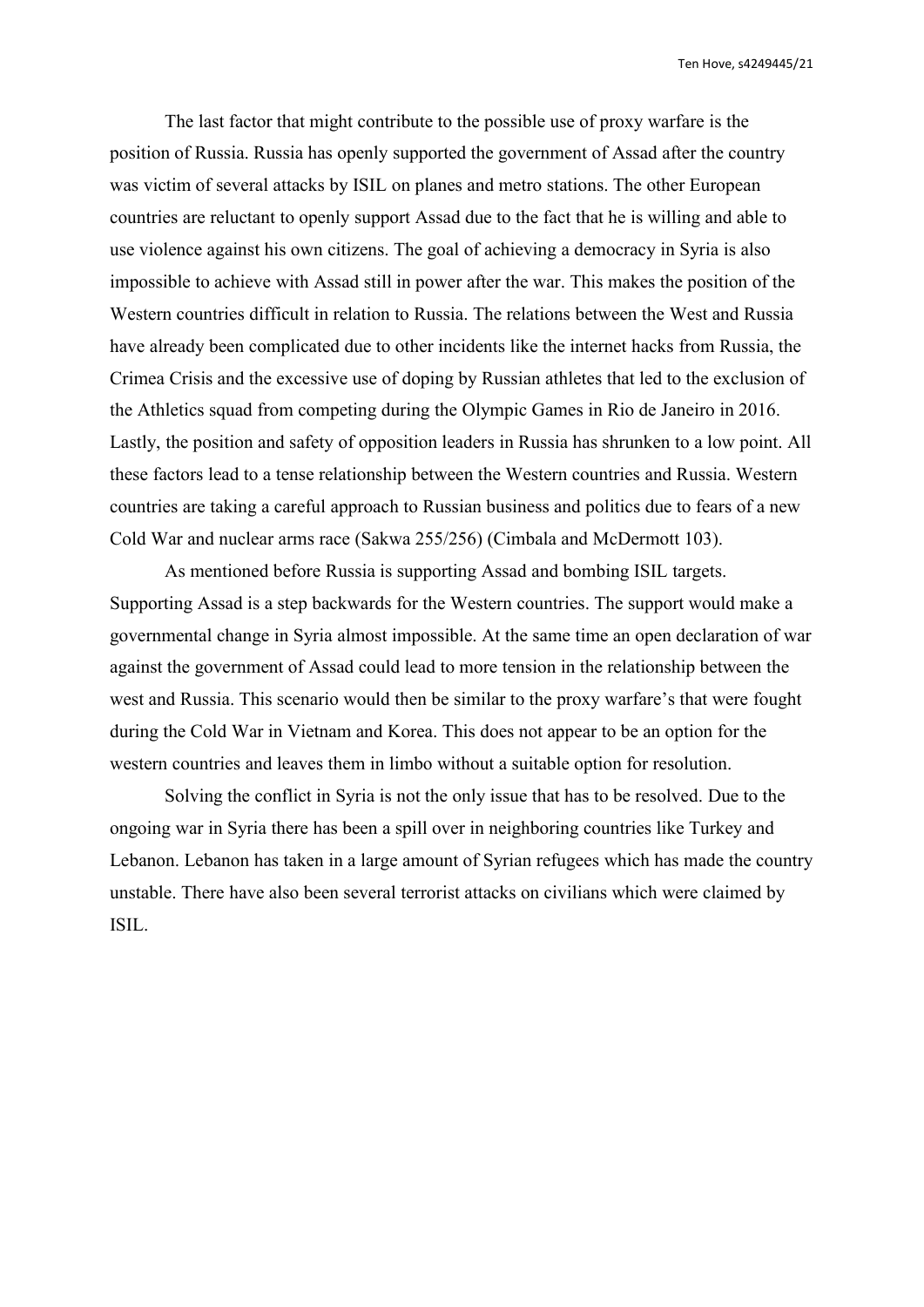### **Chapter four: changes in United States policy regarding proxy warfare**

The second and third chapter of this thesis were about the case studies in which proxy warfare was used as a tool to achieve one's goals. This chapter will look at the policy of the United States surrounding proxy warfare and whether it has learned from past mistakes and incidents. This chapter will also look at changes in policy regarding modern developments and how that has changed the concept of proxy war.

Proxy warfare has been rising up on the political agenda in recent years for the first time since the end of the Cold War (Brown 243) (Mumford 45). Brown claims that proxy warfare is used more frequently due to the aftermath of the war in Afghanistan. The general public opinion is against full military interference due to the high costs and the excessive amount of time that it takes. This is temporary however and the public opinion will swing back to active US involvement in foreign countries according to Brown (Brown 243). Mumford states something similar. He states that people were fed up with the ongoing conflicts in Iraq and Afghanistan and that that aspect caused changes in the war policy (Mumford 44). From these two articles it can thus be concluded that changes regarding proxy warfare policy can be from public opinion and perception.

Brown and Mumford also state that they think proxy warfare is used more commonly now due to the fact that there is a polyarchic global system instead of for example a multi polar or uni-polar global system (Brown 244) (Mumford 44). This is a difference from the Cold war which took place in a multi- polar global system. A polyarchic system stands for a highly interactive and interdependent system with many different actors which can be state and non- state. Brown thus claims that the rise of proxy warfare is due to the rise of many non- state actors that have difficult relationships with other state and non-state actors (Brown 245). Mumford adds that due to the collapse of the Soviet Union and the end of the Cold War there are more (non) state actors wanting to control. This adds tension and due to the difficulty of trying to control all these actors, the US is reluctant to get involved. Part of this problem is solved by outsourcing operations to other countries or mercenaries. This aspect is not new regarding proxy warfare but is now part of the US proxy war policy to avoid any kind of complete interference in a conflict. This is a significant change since the end of the Cold War for the US (Mumford 45). Brown also thinks that it is used so frequently because no state in the world has the power and the ability to control neighboring nations and the world. He gives examples of the three large nations in Asia: China, Japan and India. None of these three states are able to control each other or willing to relinquish their position to each other.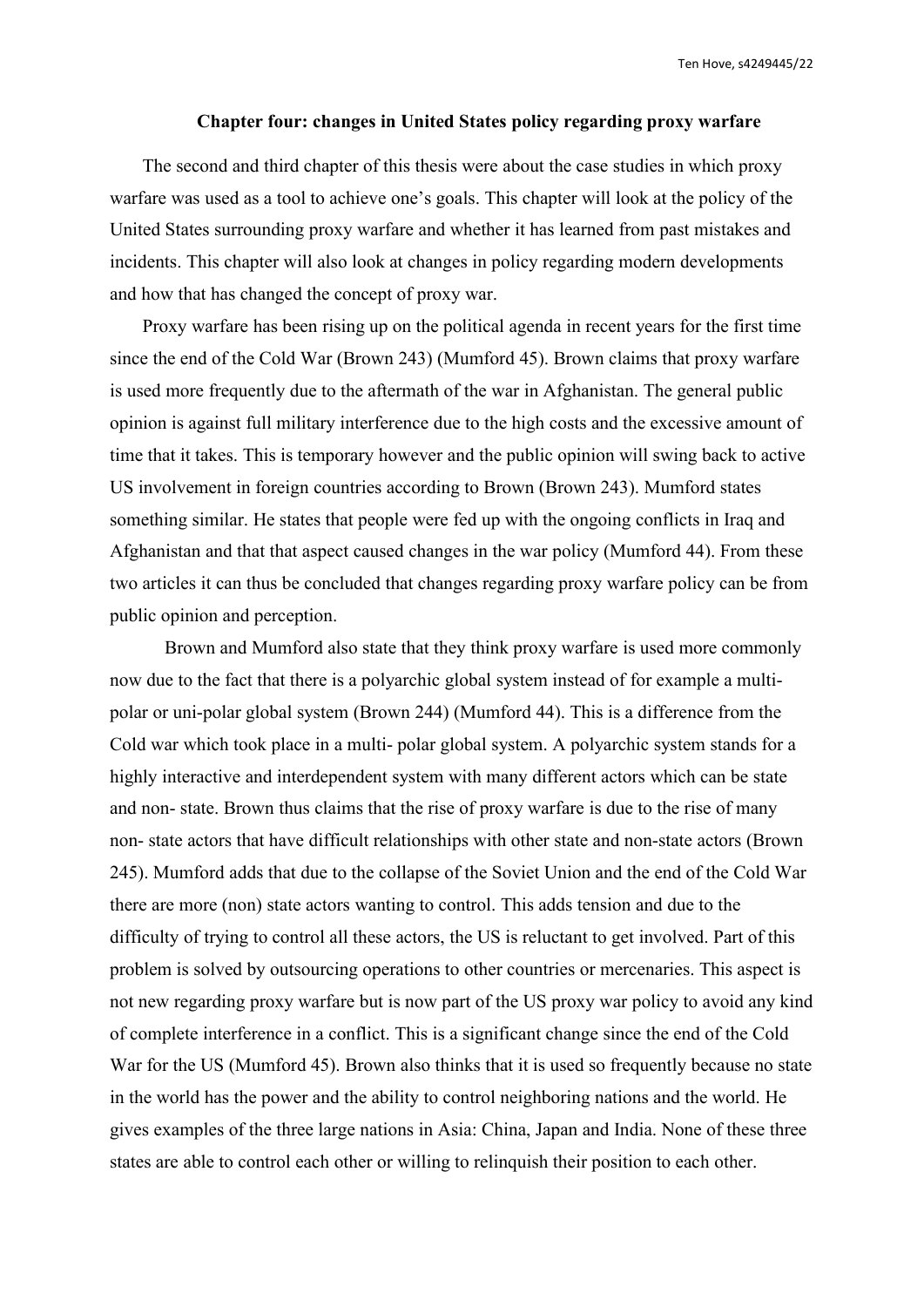This examples confirms Brown's idea that we live in a polyarchic world system. This example also shows why proxy warfare is used more frequently these days. Not a single country in the world has the military capability to control the other countries in the world as armies are equal to each other. The amount of nations with strong weapons like nuclear weapons is also rising which means that controlling that aspect is also impossible (Mumford 45). This makes proxy warfare an easy solution to the problem. It is cheaper, needs less weapons and people and is lastly not an official declaration of war. This aspect is a significant difference from the Cold War proxy warfare's. These wars were fought between the two major power players of that time: the United States and the Soviet Union. This time can be seen as a multi- polar global system. Europe was still recovering from World War II. Africa, Southern America and Asia were still colonized or in the process of decolonization and thus did not have a role in international politics.

Another difference in policy regarding proxy warfare since the Cold War is the technical development. Part of this revolution is the development of targeting, drones and remote basing. Proxy warfare is the best option to use all these new developments without the possible military and civilian casualties. The new developments in proxy warfare also limit collateral damage and are easily accessible for the President to use. The use of drones decreases the number of soldiers necessary to carry out these actions on foreign soil. Instead of using military bases in foreign countries the drone pilots are stationed in the United States. This aspect again limits the amount of direct involvement in proxy wars(Brown 247).

An aspect that is not highlighted as much in the literature is the role of the proxies used in the war. Brown and Klaas Voß warn that the reasons for the native people to get involved in the conflict should have a solid base. Examples of this are historic, religious and emotional reasons for participating. Mercenaries hired to fight the proxy wars have no such base or an emotional tie to the cause. They are there for the money and the risk is that they will leave once they feel that they have earned their money (Brown 247). An example of this aspect are the mercenaries hired by the Iraqi army to fight IS. They left when things got complicated and took their money with them. This meant that IS seized control of the region (Brown 247). Klaas Voß has done extensive research on this topic and he stated that despite the unreliability of mercenaries, they are still frequently used in proxy wars. He states that despite the difficulty of mercenaries the benefits weigh up against this. The use of mercenaries is cheaper than a full scale war (Voß 39). This aspect shows that despite the modern developments the use of mercenaries has not changed at all.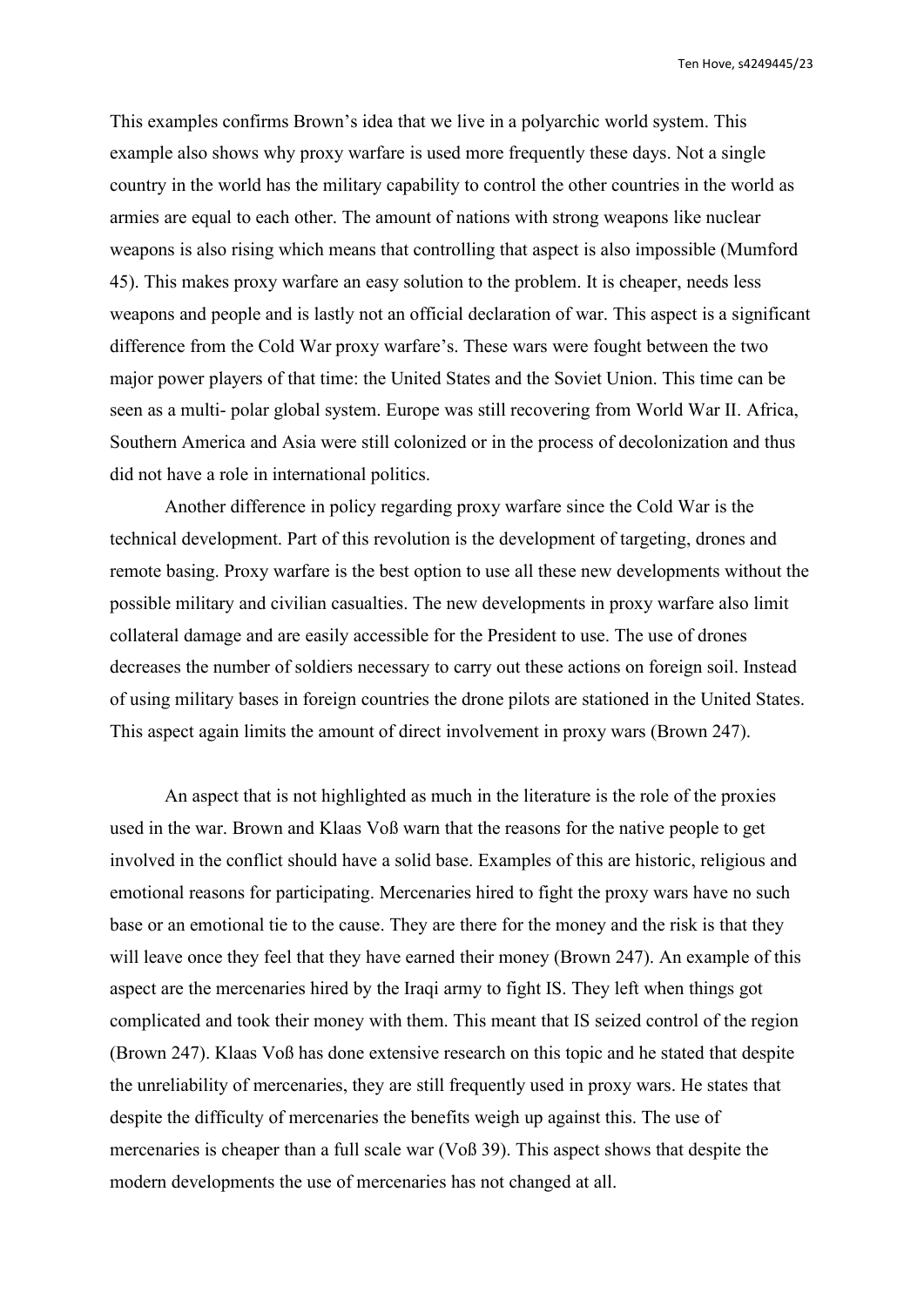They are still hired to fight for money or with one goal. At the same time the risks of using mercenaries also has not changed. All these aspects show that the American proxy war policy has not changed regarding the use of mercenaries and the risks they take with them. This is thus one aspect in the policy that has not changed at all since the Cold War.

The risk of becoming too involved in a proxy war has not changed or decreased since the Cold War. Over- commitment and over- involvement are two of the main risks that can be encountered during proxy wars. A Cold War example of this is the Vietnam War in which the US went from proxy to active involvement because their South Vietnam proxies were unable to win the war. The war in Afghanistan that took place from 2001 until 2014 is a more recent example of over- commitment and over- involvement in a conflict which caused a short term plan to spiral into a full scale war.

Brown spends a considerable part of his article writing about the "Vietnam syndrome". This syndrome was the aftermath of the failure in Vietnam and the following reluctance of US government to get involved in other proxy warfare's. Although the proxy warfare in Afghanistan could be seen as a success, the US still remained on the fence about returning to the warfare. This is a significant change in policy that is still going on to this day. Although the start of the change in policy was not due to the Cold War in Afghanistan, it did not change the policy either. Vietnam Syndrome shaped US foreign policy for many years after the Cold War. Examples of this change in policy are the Gulf War and the Balkan War. In both of these conflict the Presidents at the time (George H.W. Bush and Bill Clinton) were reluctant to bring ground troops to the conflict. Instead they decided to reach their goals through excessive bombing and short military operations with limited military casualties. The US also refused to take sides in the Balkan War for a long time, claiming it was not their fight (Brown 252). The US appeared to have learned not only from their own mistakes but also from the mistake of relying on military proxies without being prepared to bring in ground troops (Brown 252).

9/11 was a major turning point regarding the policy of proxy warfare. After the war the US had to react due to the first major attack on US soil since Pearl Harbor in 1941. The new policy to use proxy warfare even went further than the Cold War ever had. An example of this is the broadening of the term 'enemy' by President George W. Bush. Anyone who had the global range of hitting the US, state or non-state, small or large was considered an enemy of the state. At the same time however some of the aspects of proxy warfare did not change. The term responsibility still was not a major player in proxy wars.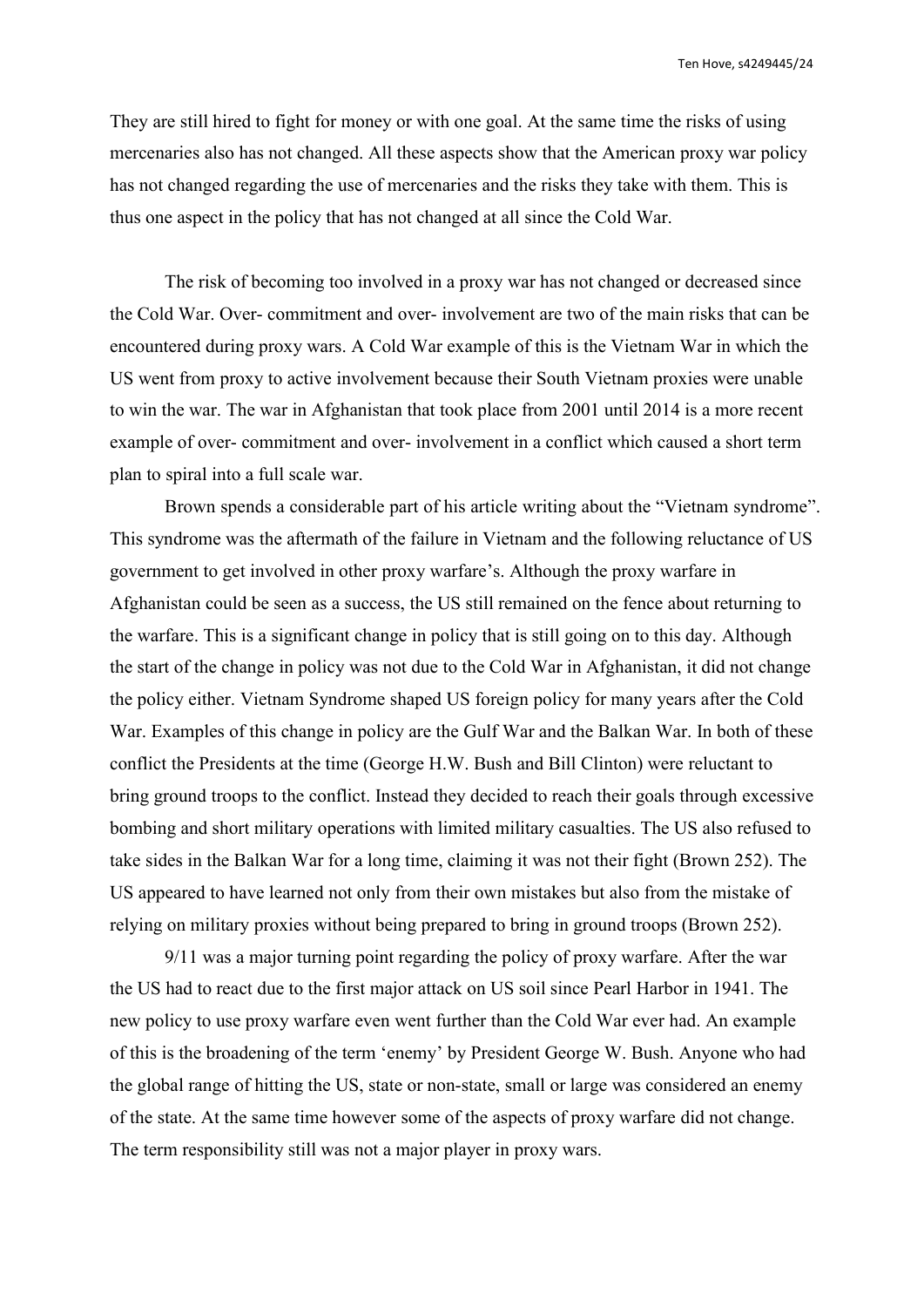The US did alarge part of the war but still used proxies for several other functions like rebuilding Iraq and removing the Taliban from Afghanistan entirely (Brown 252). When something would go wrong the US army had no responsibility for those parts because the proxies were fighting those battles. This is where the policy of the Bush administration made a critical error that changed the war completely. The policy had been to never trust proxies to fight the war alone. The Bush administration did that. Firstly the exit strategy was based on the use of proxies who were ill equipped, not trained and sometimes unreliable. Second, the US army was at first unwilling to support the proxies. The strategy was to go in and get out quickly. This lead to the Taliban getting back to power and Saddam Hussein escaping. Thirdly, the US did not use all the different proxies in the area. Taliban leaders like Osama Bin Laden escaped to Pakistan while the US was unable to approach them for cooperation (Brown 252/253).

What Vietnam is to the United States is Afghanistan to the USSR. Brown briefly writes about the case study of this thesis. He uses this example as a way to example over involvement in a conflict. In this case Russia, just like the US, thought that a proxy war was a short conflict in which the sphere of influence could be expanded without much effort. Like in Vietnam however, the native population was not willing to accept the Russian backed government Communist government. This lead to a full scale invasion which was not well received at all. Nationalists' protests against the invading Russians led to a bloody war which then attracted the attention of the US. The US supported the nationalist Mujahideen and supported them with weapons and tanks. The USSR realized that their army and their proxies were unable to win the war and left Afghanistan behind. Brown sees this conflict as the start of the destruction of the Soviet Empire (Brown 251).

The three examples of the Vietnam War, Soviet- Afghan War and the war in Afghanistan all have in common that they were initially not supposed to be long term conflicts. The two conflicts during the Cold War were about establishing a friendly regime in Vietnam and Afghanistan. The war in Afghanistan in 2001 was to remove the Taliban from power and find Osama Bin Laden. These three conflicts went from proxy wars (Vietnam and Soviet- Afghan) to full scale interventions with a large army presence and a large amount of damage and casualties. This shows how easy it is to get too involved in a conflict without an exit strategy in place that can be sustained. This aspect is one of the most important and dangerous risks that still surround proxy warfare up until today. This is also one of the reasons why the United States is reluctant to get involved in Syria. Brown briefly writes about the second case study of this thesis.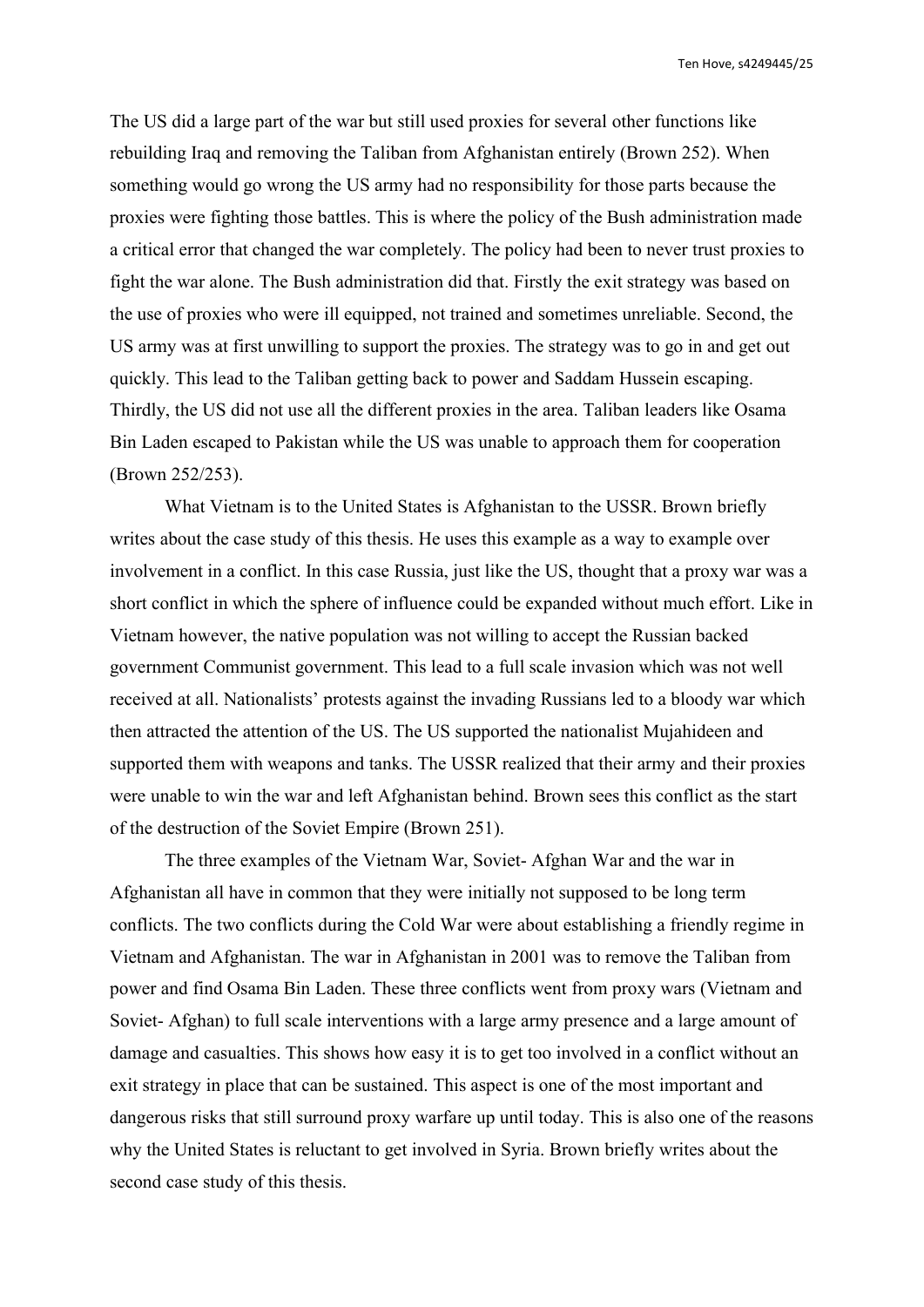He writes that President Obama learned a lesson from the conflict in Afghanistan. He wanted to acknowledge this risk of proxy warfare and was unwilling to intervene in Syria with ground troops. He realized that throughout history there were too many non- state small actors in conflict that were difficult to control during a proxy warfare with escalation as a consequence. He persisted in his reluctance to intervene after the nerve gas attack by Assad on his own people and again when ISIL rose to prominence. Brown states however that despite Obama's resistance the temptation of proxy warfare still remains but that the negative aspects of proxy wars are also known (Brown 255).

These three authors show that there are many similarities and differences between US foreign policy regarding proxy wars. On the one hand there have been major developments regarding proxy wars like the invention of drones. On the other hand there are also major factors in the United States proxy war policy have not changed. The risks of overinvolvement and mercenaries that are linked to proxy warfare are still present. This can be shows by comparing the case studies in this thesis.

In the case study of the Soviet- Afghan War the US supported the Mujahideen. The war was a success and the US did not need to involve any of their own ground troops. The downside of the use of the Mujahideen however was that they kept the weapons that they were supplied with by the US. These weapons were used against the US during the war in Afghanistan that started in 2001. This aspect was not something that was looked at after the end of the Soviet- Afghan War. It does not appear that the US has changed its policy regarding distributing weapons to mercenaries. The proxy war policy at the moment supports the use of mercenaries and the supply of weapons to avoid active participation in a conflict. The US at the moment is supplying several rebel groups in Syria with weapons while also training them in Jordan. Due to the instability of the country and the shifting alliances ofthe rebel groups this is not without risk.

The Soviet- Afghan War started after the Vietnam War had ended. This war originally started as a proxy war but developed into a full scale war with a great amount of human losses and political chaos in the US. After the war had ended an evaluation took place to determine what went wrong and how to improve this. The conclusion was drawn that the US should stand back from proxy wars to recover from the Vietnam War and to regain the trust of the people. This aspect is called the Vietnam Syndrome. The US however got involved in the Soviet- Afghan War without appearing to think about what could happen.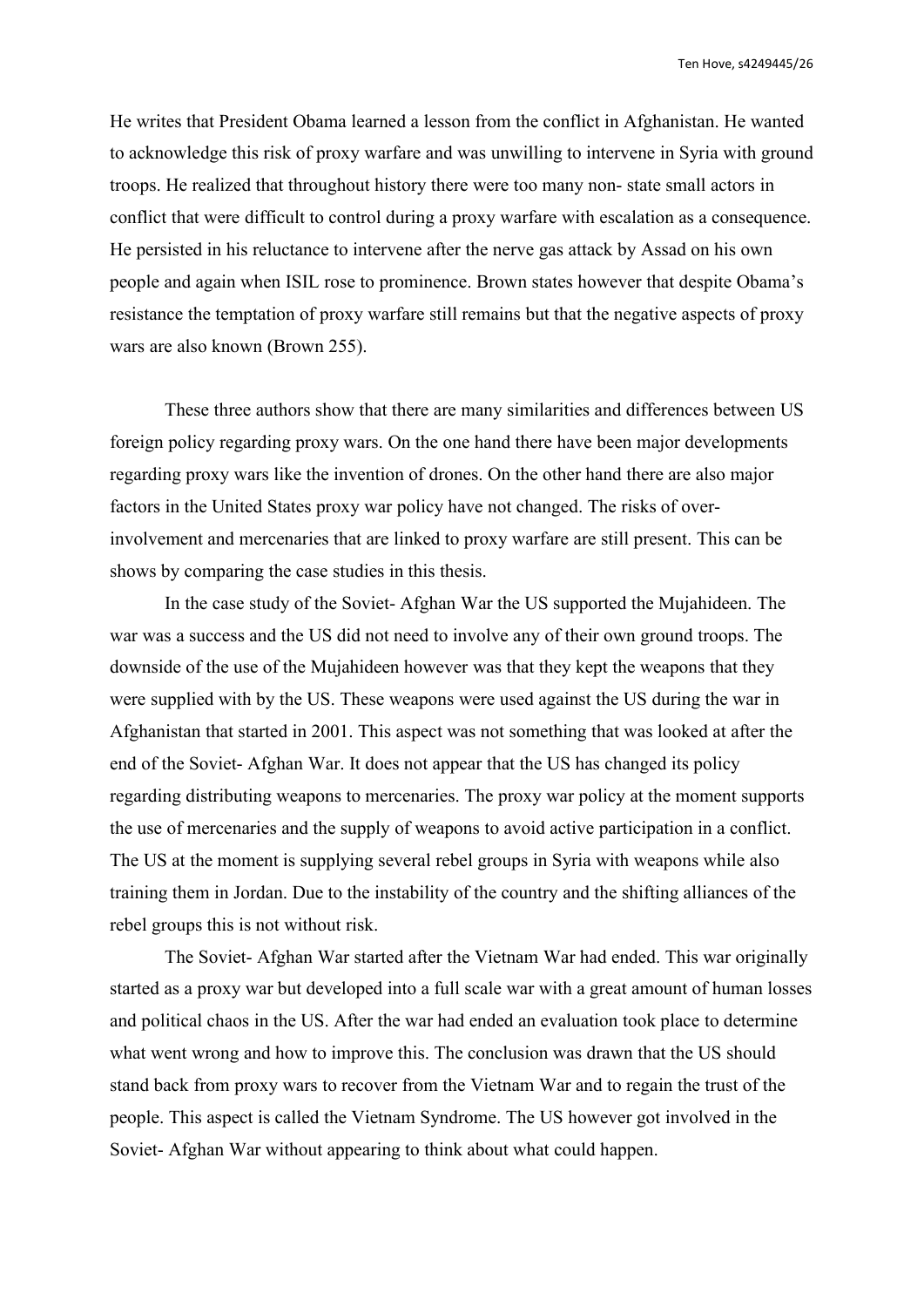In this case study the war ended relatively well for the US, with a major blow dealt to the USSR and the Communist regime in Afghanistan removed from power. But given the US history it could have ended differently as shown by the USSR and the similarities between the Soviet- Afghan War and the Vietnam War. The 2001 Afghanistan War is an example in which a lack of policy regarding over- involvement became visible to the world. The war was supposed to be a short term conflict but instead the US remained there until 2014. This is an example in which the over- involvement did not end well for the United States as it left Afghanistan in ruins and without a stable government. The country has since the departure of the US been partially reclaimed by the Taliban.

Given the history of repeating the mistake of over- involvement there is a substantial risks that this might happen in Syria. The US is however reluctant to get actively involved in the Syrian Civil War. Due to the failed interventions in Iraq and Afghanistan the government is reluctant to start a military invasion in Syria. There are however also signs in the Trump government that a more active involvement in Syria is something that is being looked at. This despite Trump's stance against any involvement in Syria during the election campaign (Ingersoll par.7) (Fandos par.3).

It can thus be concluded that the US proxy war policy has changed somewhat since the Cold War but that the risks that surround proxy wars have not changed or resulted in policy changes. Technical developments like drones have made it possible for the US to remove itself more from an active intervention by the army. The use of mercenaries and the risk of over- involvement have however not changed the US proxy war policy since the end of the Cold War. These two factors have played a negative role in several proxy wars during and since the end of the Cold War. Despite their constant presence they have not been addressed directly with a policy change, leaving the US still exposed to these threats.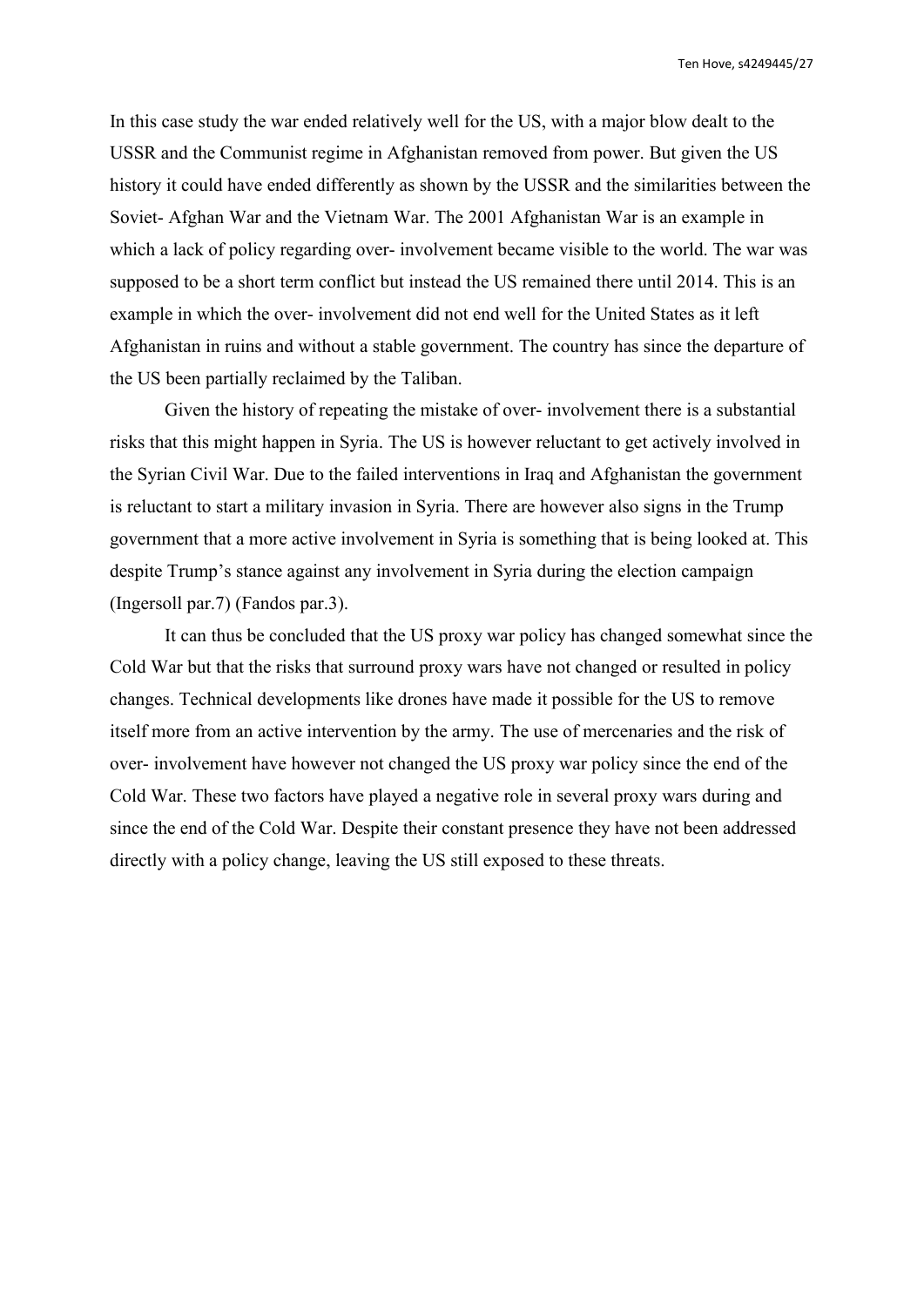## **Conclusion**

In this thesis the difficulty of proxy warfare was explained while looking at two case studies. The Soviet Afghan war and the Syrian Civil War are compared and contrasted with each other to try to understand the US policy regarding proxy warfare and how that has changed since the Cold War.

The first chapter is about the difficulty of the term proxy warfare and how it has been shaped in history. To understand the policy of proxy warfare one has to understand the term proxy war itself. The chapter shows how fluid the definition is and that is subject to change in the course of history. There are also multiple factors involved which shape the definition of proxy warfare. Those factors are for example: actors, goals, reasons, targets and location. The term proxy warfare itself was first used during the Cold War. During this time proxy warfare was used by the United States and the Soviet Union to fight each other while avoiding a full scale official war. Neither of the countries wanted to gain territory, instead they wanted to spread their idealism and protect their interests.

One of the first definitions given is by political scientist Karl Deutsch. He said that proxy wars are "an international conflict between two foreign powers, fought out on the soil of a third country; disguised as a conflict over an internal issue of that country; and using some of that country's manpower, resources and territory as a means for achieving preponderantly foreign goals and foreign strategies." (Mumford 3).

Andrew Mumford gives the following definition to proxy warfare: "a third party intervenes indirectly in order to influence the strategic outcome in favor of its preferred faction" (Mumford 40). He also states that proxy wars are about a relationship between a benefactor and a chosen proxy. The benefactor can be a state or non- state actor. The proxy is the conduit for the benefactors' weapons, training and funding.

The definition given by Karl Deutsch changed after the Cold War. Proxy warfare was still used but the goals and reasons changed. There was no need to protect foreign countries from a different ideology. The fall of the Soviet Union caused the end of the Cold War and the competition of influence. The new use of proxy warfare was a quick and cheap option for war. There was no need for extensive resources and finances with proxy wars. Another change was that proxy warsbecame more covert and without the consent of government. As mentioned before the reasons for proxy warfare has also changed since the end of the Cold War.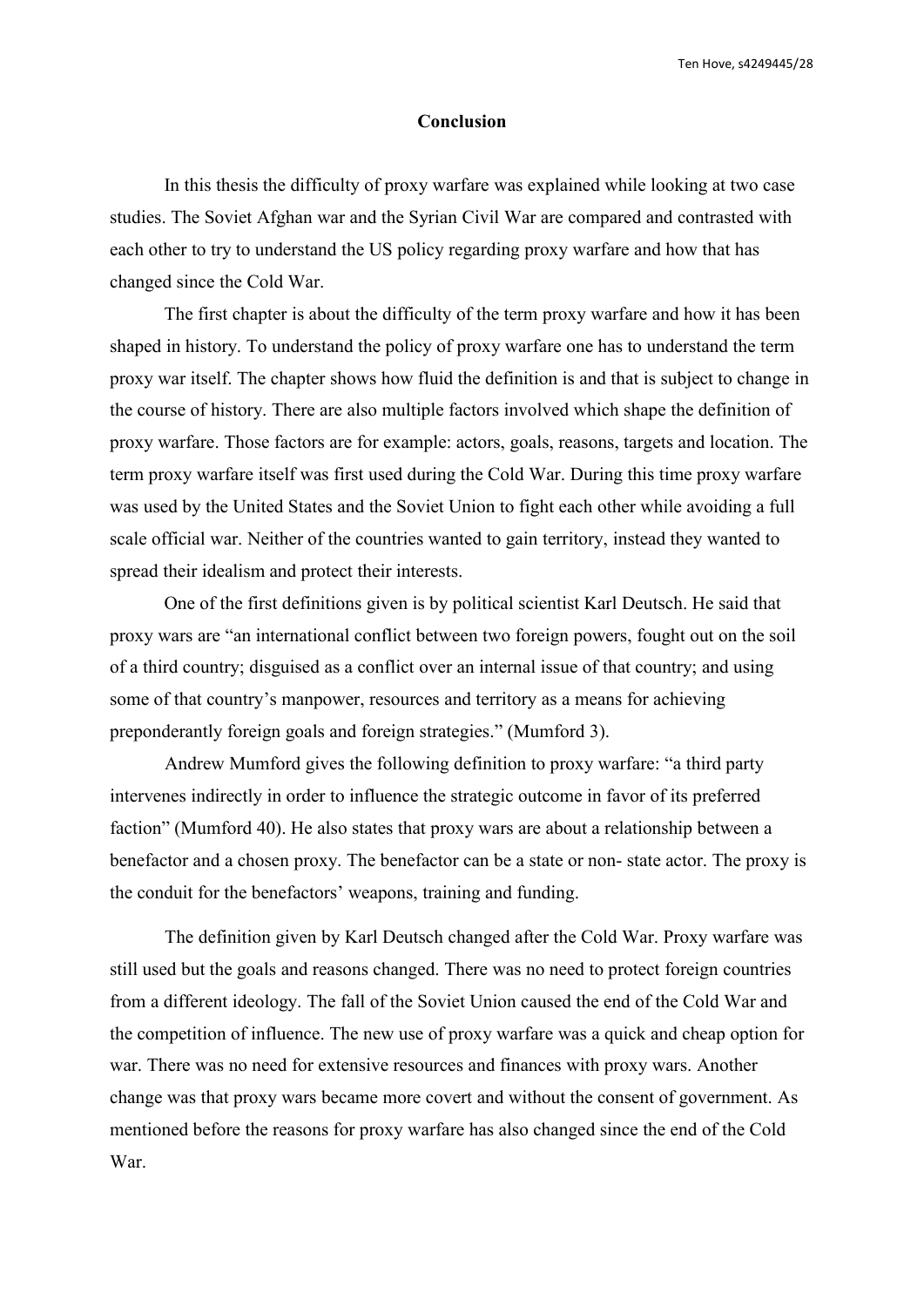During the Cold War idealistic and strategic goals were the primary targets during this time. After the Cold War ended goals like improving human suffering and gaining natural resources became more important. Another reason for interference that became more important after the Cold War ended are the 'failed states'. These states became politically disorganized after the decolonization. Proxy wars in these countries are mainly used to create peace and democracy. This is to avoid countries that turn into dictatorships. The last aspect named are economic reasons. This aspect also became more prominent after the end of the Cold War.

Another aspect that significantly changed the definition of proxy warfare is the addition of the role of non- state actors. Karl Deutsch talked about 'an international conflict between two foreign powers' (Mumford 3). Up until that time proxy warfare was mainly used between states with the support of mercenaries or other local support. Nowadays however, most proxy wars are fought between two non-state actors.

The chapter is also about the economic and political arguments in the United States and how they developed. Since the Cold War, there has been significant backlash against the use of full scale war. Publicly and politically, there has been difficulty gaining full scale support for a war. That is why proxy warfare has become a solution. This type of war is cheaper and with a decreased risk of human loss. The new technologies that were developed like drones are expensive but less so than a full scale war. They also decrease the loss of human life for the armies.

All these developments show how the definition of proxy warfare has changed since the Cold War. There are a great amount of aspects that are always subject to change. At the same time there have to be clear boundaries between what a proxy war is and what not. This is mostly visible when looking at wars that involve alliance states. When alliance states are included in the definition most conflicts in the world would automatically turn in to proxy wars. This would damage the importance of the other factors that go into the definition because they become secondary. This means that there has to be a line in what a proxy war is and what a normal war is.

The conclusion of the first chapter is that the definition of proxy war is fluid and always subject to change. There are constant developments which change the definition. There are also several factors that are important in the definition like the role of state and non state actors, goals and targets.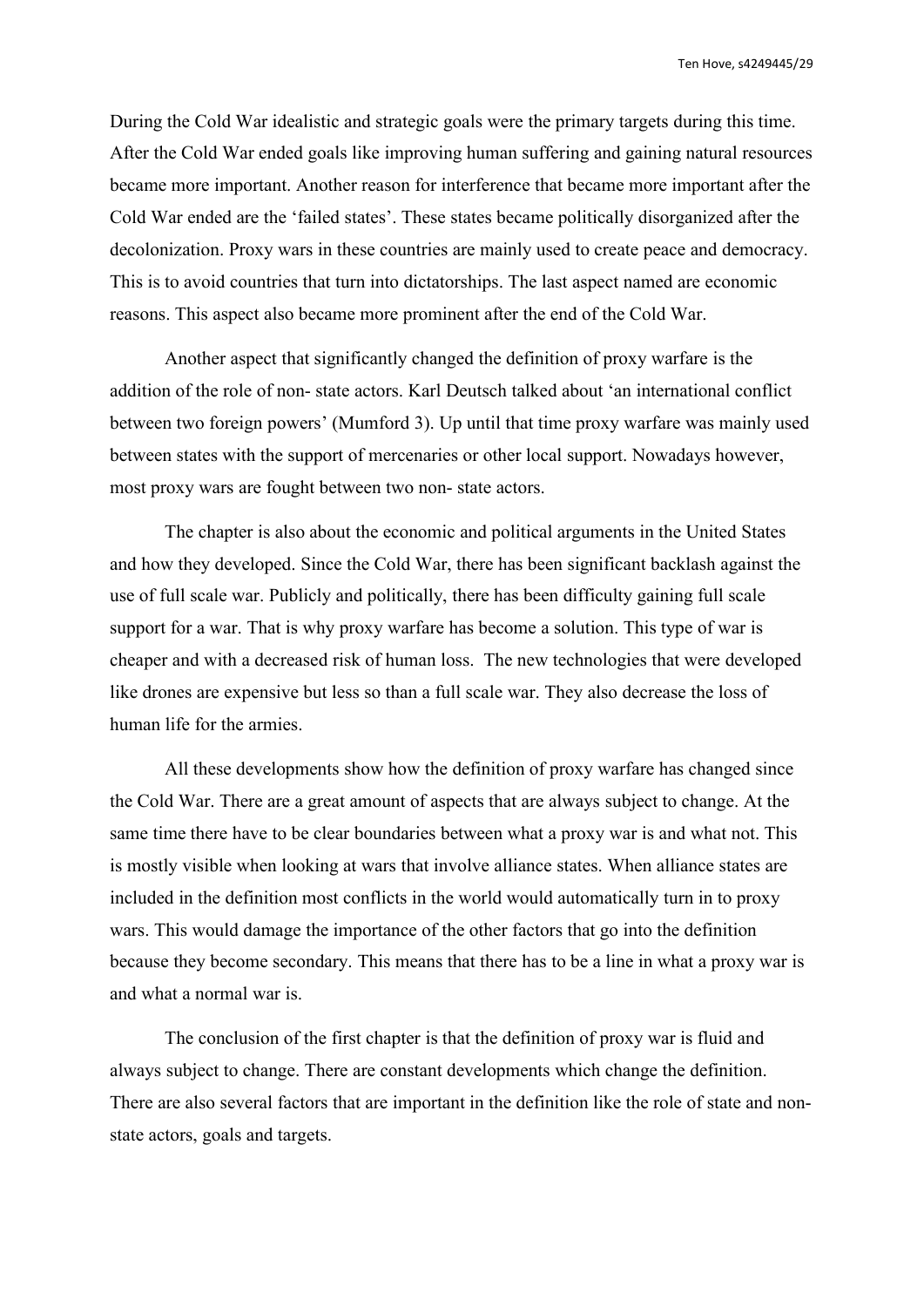These aspects have all changed significantly since the first definition of proxy warfare was written during the Cold War and the definition that is used today.

The second and third chapter of this thesis are descriptions of the case studies that were used. Chapter two is about the Soviet Afghan War while chapter three is about the Syrian Civil War. These two case studies were chosen to reflect the changes in the definition of proxy warfare as well as to show the differences in proxy war policy of the United States.

The second chapter is about the Soviet- Afghan War which was fought during the Cold War between 1979 and 1989. The war was a key moment in the ongoing battle between the United States and Soviet Union. At the time proxy warfare was a relatively new phenomenon that was still in the process of development. The idea was to strengthen their position of power and influence without the threat of active war and the need for support from the government. This meant that many of the operations were at first covert. Proxy warfare was developed as a way to avoid a direct conflict with each other and to thus avoid a nuclear war.

There were several incidents that led up to the invasion of Afghanistan by the Soviet Union and the involvement of the United States. An example of this was the murder of the American ambassador. The United States became even more concerned when the Shah of Iran was removed from power. This made the US decide to send more troops to the region and improve relations with other countries. This was however seen as a provocation by the Soviet Union. They started their invasion in December 1979 with a newly formed Communist regime. The US meanwhile supported the local Mujahideen. This lead to a stalemate in the conflict with minimal gains made. This lead to a decrease in support in the US and the Soviet Union. The USSR was also struggling with maintaining its large army in Afghanistan. This lead to a peace agreement signed by the US, USSR, Afghanistan and Pakistan and the withdrawal of troops from the region. As mentioned before the war was at a pivotal moment during the Cold War. The Soviet Union was during and after the war struggling to maintain the

The use of mercenaries like the Mujahideen was not new in proxy wars. There was however the question whether it was a good idea. President Carter claimed it was necessary due to the provocation of the USSR while European leaders were more hesitant to take action (Hughes 333/334). The development of mercenaries is one of the reasons why this case study is used in this thesis.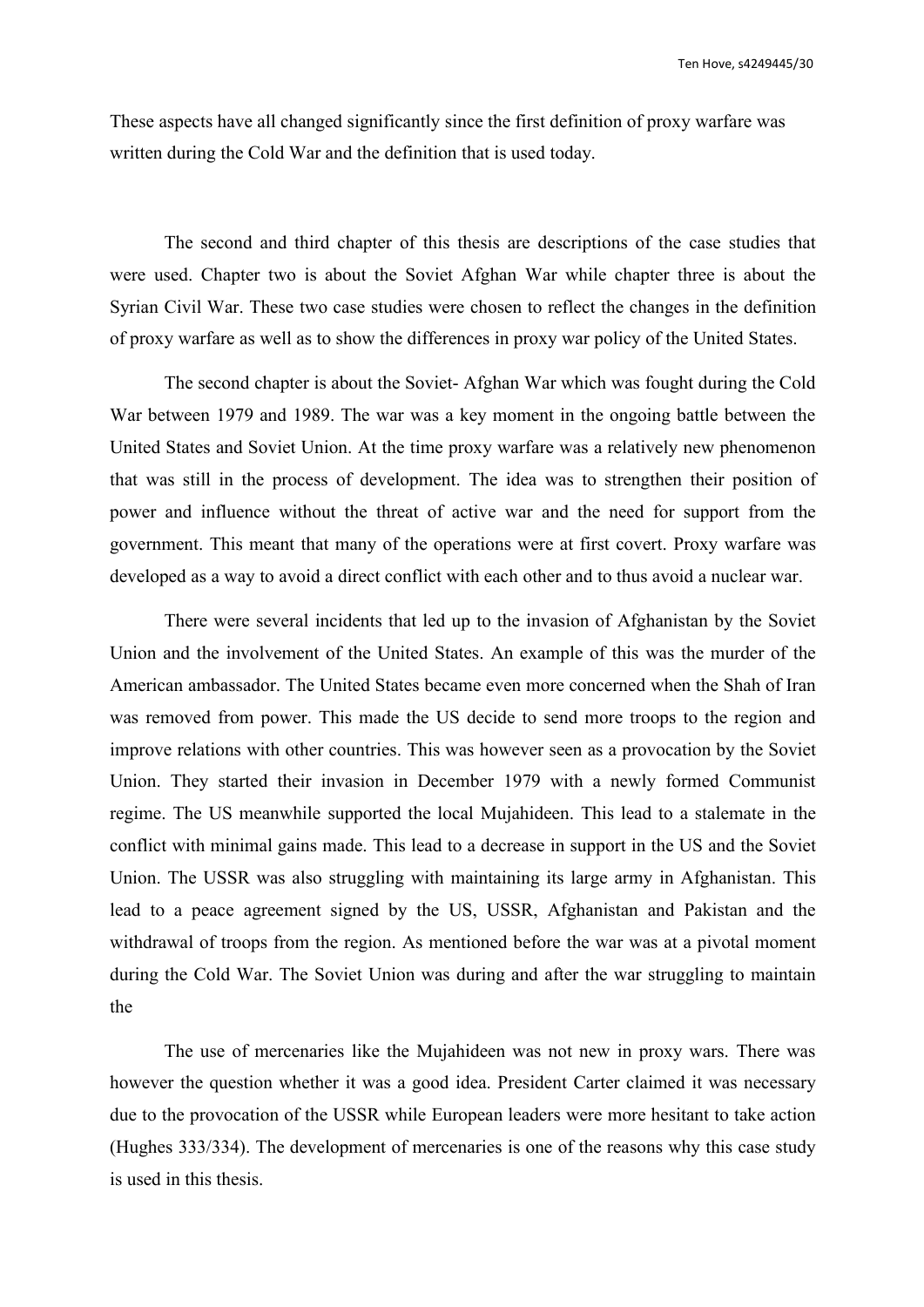At the time the use of these paid armies was a new development and not without risks. Despite these risks mercenaries are still used during proxy wars and have become an important part in the definition of proxy warfare.

Another reason why this war is such an interesting case study is the consequences this war had on the world. The Soviet Afghan war inadvertently led to the Taliban's rise to power and its hate against the Western world and the United States specifically. The war on terror developed due to their hatred of the US, which is something that is still going on today. This leads to the question whether the war was worth the trouble and whether the interference of the United States was necessary.

The third chapter is about the Syrian Civil War. This case study was specifically chosen to compare and contrast between conflict during the Cold War and in the present.

The conflict started during the Arab Spring in 2011. Protests in Damascus against the oppressive regime of President Bashar Assad grew over several weeks into a national event after it was revealed that several boys were arrested, tortured and murdered after showing their support for the Arab Spring. These protesters and defectors of the Syrian Army created the Free Syrian Army in protest against the regime of Assad. This group split however in several smaller factions due to differences about government, money and religion. Due to the many different groups, international support was difficult. Foreign nations like the United States wanted to support the opposition to remove Assad from power but the alliances were constantly shifting and changing. The international coalition started to play a more active role after several terrorist attacks on Western targets. The coalition started to bomb ISIL targets while at the same time trying to find a faction whom they could support in their goal of removing Assad from power. Due to the splintering of groups the goals in this Civil War have increasingly been ignored or changed. The Free Syrian Army initially wanted to remove Assad from power to create a democracy. Nowadays however ISIL is targeting a country with a strong Sharia Law while other groups are now fighting both against Assad and ISIL.

This case study is interesting due to the fact that there is a proxy war going on without it being recognized as such (Ingersoll par.1). Western leaders have stated that they do not want a full scale war in Syria but they also want to stop the rise of ISIL. There have been instances in which leaders have contradicted themselves by claiming they do not want to get involved while training rebels in Jordan (Fandos par.2). ISIL targets.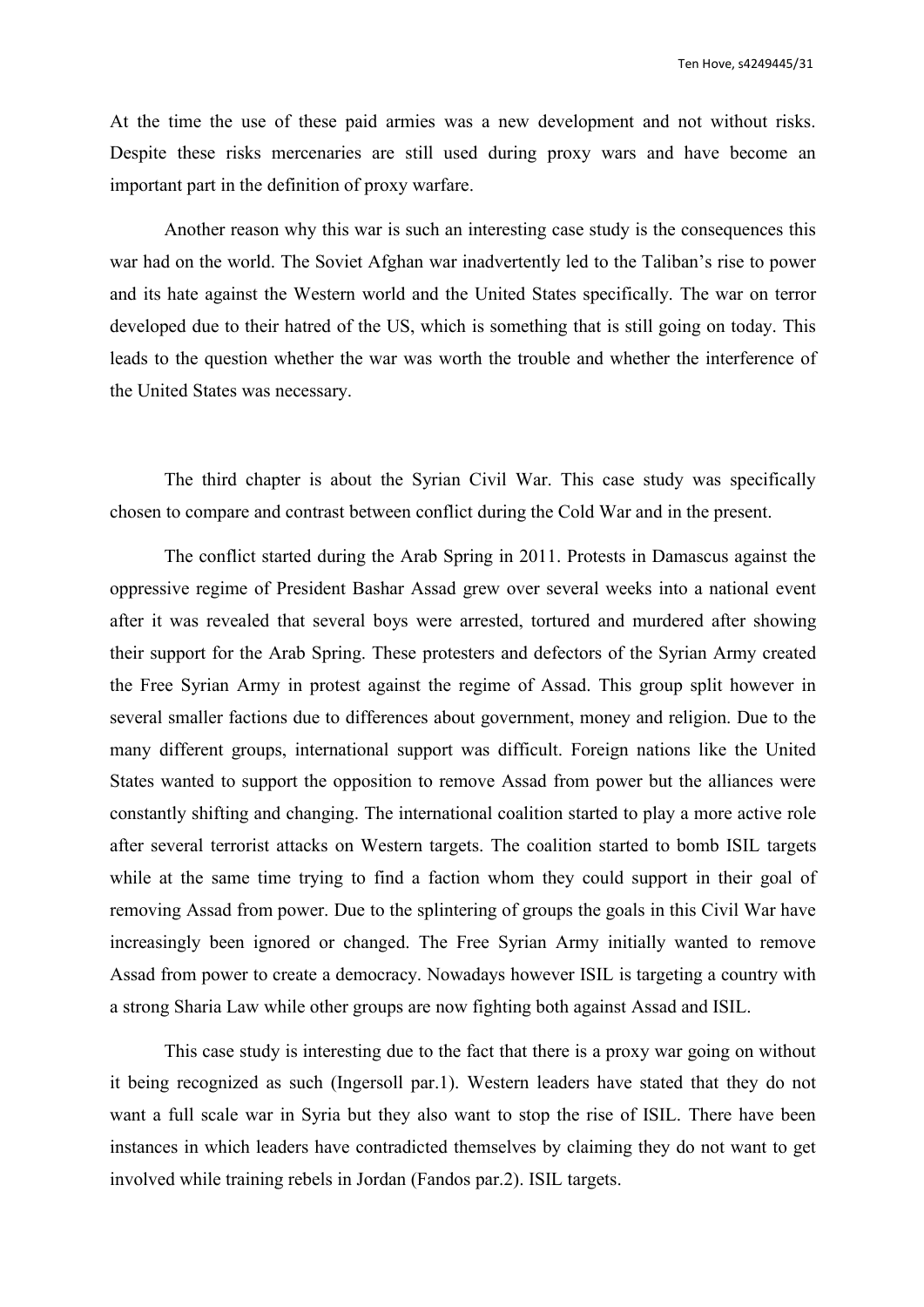This makes this proxy war messy and chaotic. It does not help that Russia and the United States are again on opposite sides with many other factors contributing to their tense relationship. Neither of the two countries wants an active war but they are fighting at two different sides at the moment. Russia is supporting their friend Assad while the US supports several factions in their fight against Assad. The US is also bombing ISIL targets in collaboration with Russia. This makes relations tense and confusing with no one completely trusting each other.These tense relations can be compared with the Cold War and the tense relations then. That makes this case study interesting to incorporate in this thesis.

Chapter four is about the differences and comparisons between the two case studies and how they have affected US proxy war policy.<br>An explanation for the common use of proxy warfare is the fact that the world is

divided in a polyarchic system with many different actors having control. This makes a full scale war more difficult because there is no country in the world that has the most military power. Countries are afraid for the consequences and lack of support which means that no country has all the power it needs to control. This is something that has changed in proxy warfare since the end of the Cold War. This thus also changed US proxy warfare policy.

Another aspect that has changed is the technical developments since the Cold War. Nowadays proxy wars are fought with the support of drones, targeting and remote basing. There is thus less need for mercenaries (although they are still necessary) and other forces on the ground. These new developments decrease the number of military and civilian casualties. This aspect also decreases the need for troops on the ground during a proxy war as the drone pilots for example are mostly based in the United States. This decreases the risk of army casualties.

Accountability is something that has not changed much either since the Cold War. Proxy warfare is still about merely supporting without being held responsible. That is why the role of proxies or mercenaries has not changed much since the Soviet-Afghan War. There are still significant risks to the use of mercenaries with the possibility that they leave and take the money they have been given. The mercenaries also keep a large supply of weapons from the United States which can also be high- risk.

The aspect of proxy warfare that brings the most risk due to the lack of changes is the factor of over- involvement. There does not appear to be any policy regarding proxy wars which turn into an active war and how to avoid that.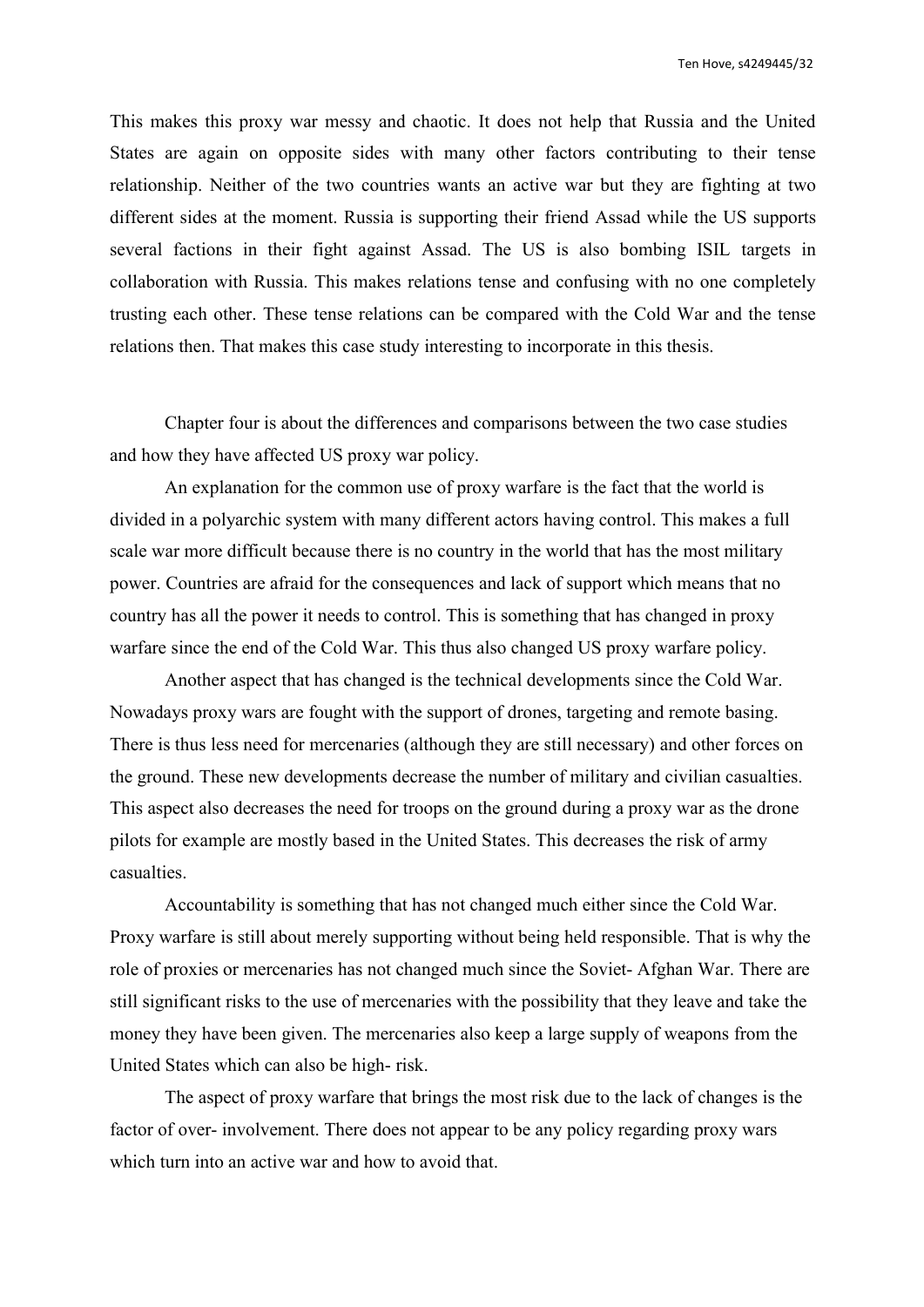This feat is still common today with the Afghanistan War that started in 2001 being an example. The lack of policy in this aspect is a danger because an escalation of the conflict is possible and this is frequent throughout the history of US proxy wars(Rich 9). This aspect does not appear to be changing any time soon because the Syrian Civil War also has the risk of becoming a full scale war due to the struggle to remove ISIL and thegoal to create a democracy.

To conclude this thesis it is interesting to note that there appears to be a policy of repeating mistakes regarding proxy warfare. Mistakes are made during these conflict like in Vietnam and Afghanistan. These mistakes turn a proxy war into a full scale war with a great amount of suffering. When these wars are ended an evaluation takes place with the public opinion turned against full scale war. This stalemate remains for several years until there is a new conflict which escalates due to unreliable mercenaries, failing goals and changing targets. This thus sets of the cycle all over again without much of a change in the policy. The escalated conflicts are put away as mistakes that will not be repeated ever again but the history of proxy warfare tells a different story.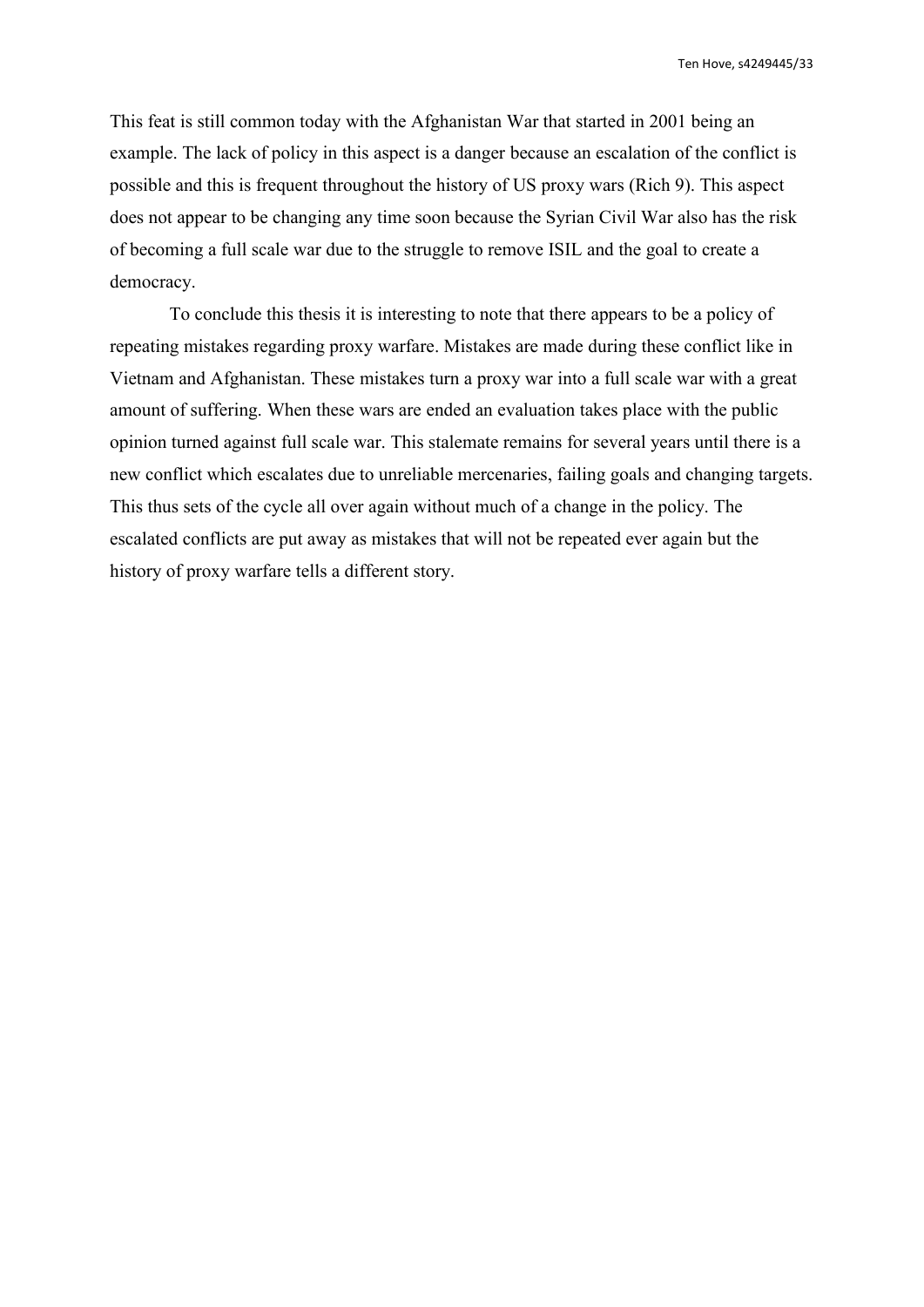### **Works cited**

- Angstrom, Jan. "Inviting the Leviathan: external forces, war, and state- building in Afghanistan". *Small Wars and Insurgencies* 19.3: (2008). 374- 396. Web. 10 May 2017. <http://www.tandfonline.com/doi/full/10.1080/09592310802228690.>
- Brown, Seyom. "Purposes and Pitfalls of war by Proxy: A Systemic Analysis." *Small Wars and Insurgencies* 22.2: (2016). 243-257. Web. 5 February 2017. <http://wwwtandfonline-com.ru.idm.oclc.org/doi/full/10.1080/09592318.2015.1 134047.>
- Cimbala, Stephen J and McDermott, Roger N. "A New Cold War? Missile Defenses, Nuclear Arms Reductions, and Cyber War." *Comparative Strategy* 34.1: (2015). 95-111. Web. 13 March 2017. <http://www.tandfonline.com/doi/full/10.1080/01495933.2015.994405.>
- Fandos, Nicholas. "Trump's view of Syria: How it evolved, in 19 tweets." *The New York Times* (7 April 2017). n.p. Web. 7 June 2017. <https://www.nytimes.com/2017/04/07/ us/politics/donald-trump-syria-twitter.html?mcubz=1& $r=0.$ >
- Hughes, Geraint Alun. "Syria and the perils of proxy warfare." *Small Wars and Insurgencie*s 25.3: (2014). 522-538. Web. 20 April 2017. <http://www.tandfonline.com/doi/abs/10.1080/09592318.2014.913542.>
- Hughes, Geraint Alun. "The Soviet- Afghan War, 1978-1989: An Overview." *Defence Studies Journal* 8.3: (2008). 326-350. Web. 15 May 2017. <http://www.tandfonline.com/doi/abs/10.1080/14702430802252511.>
- Ingersoll, Geoffrey. "The US is waging an all- out proxy war with Russia in Syria." *Business Insider*: (2013). N.p. Web. 14 April 2017. <https://www.businessinsider.com.au/us proxy-war-russia-syria-2013-1.>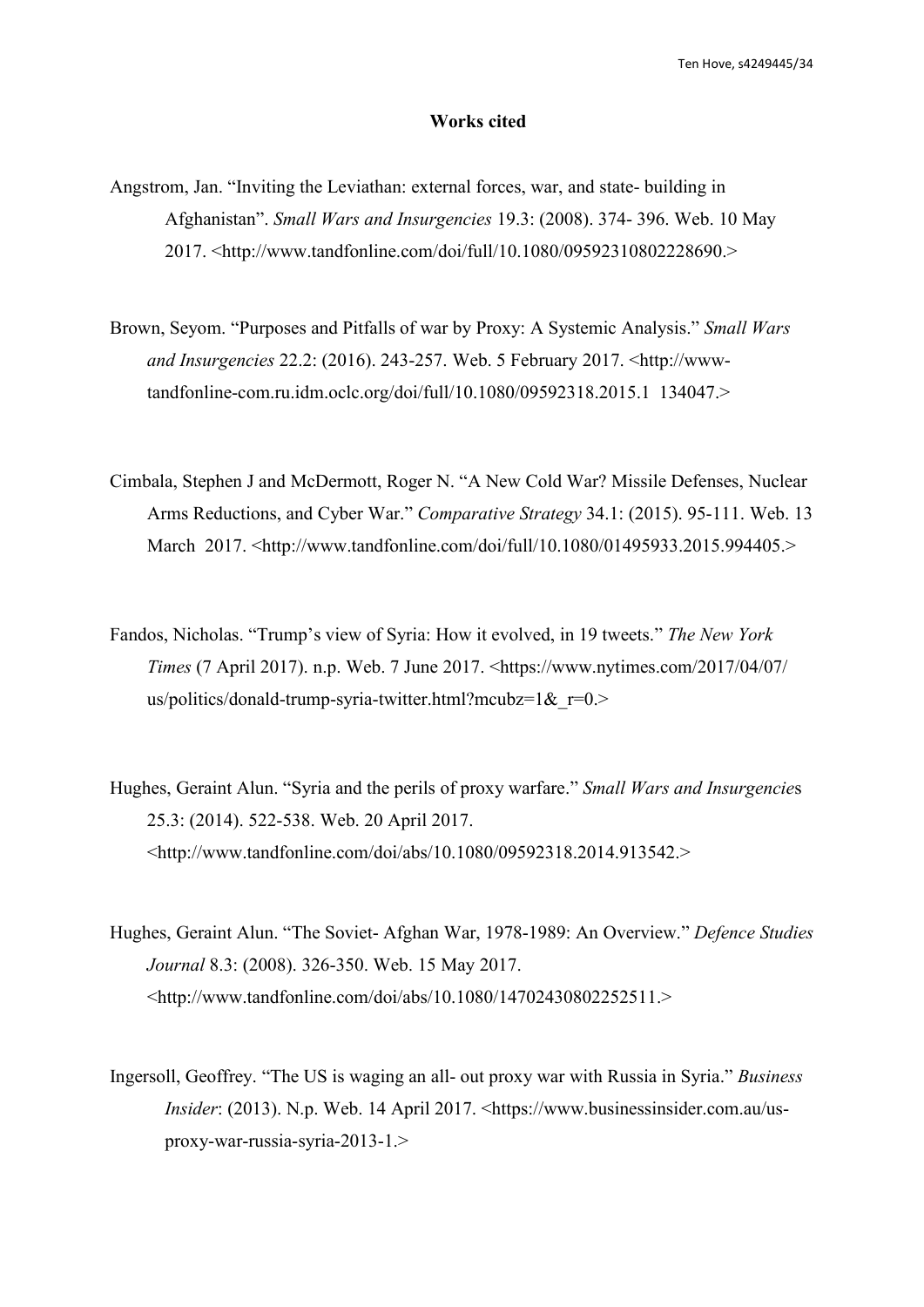- Laub, Zachary. "Who's Who in Syria's Civil War." *Council on Foreign Relations*: (28 April 2017). N.p. Web. 10 June 2017. <https://www.cfr.org/backgrounder/whos-who-syrias civil-war.>
- Marshall, Alex. "From civil war to proxy war: past history and current dilemmas." *Small Wars and Insurgencies* 27.2: (2016). 183-195. Web. 5 February 2017. <http://www-tandfonline-com.ru.idm.oclc.org/doi/abs/10.1080/09592318.2015.1 129172.>

Mumford, Andrew. *Proxy Warfare.* Cambridge: Polity Press, 2013. Print.

- Mumford, Andrew. "Proxy Warfare and the future of conflict". *The Rusi Journal* 158.2: (2013). 40-46. Web. 8 May 2017. <http://www.tandfonline.com/doi/abs/10.1080/03071847.2013.787733.>
- Porch, Douglas. "Expendable soldiers". *Small Wars and Insurgencies* 25.3: (2014). 696-716. Web. 8 May 2017. <http://www.tandfonline.com/doi/full/10.1080/09592318.2014.893974.>
- Ratti, Luca. "Resetting NATO- Russia Relations: A Realist Appraisal Two Decades after the USSR." *The Journal of Slavic Military Studies* 26.2: (2013). 141-161. Web. 13 March 2017. <http://www.tandfonline.com/doi/abs/10.1080/13518046.2013.779845.>
- Rich, Paul B. "A historical overview of US counter- insurgency." *Small Wars and Insurgencies* 25.1: (2014). 5.40. Web. 20 May 2017. <http://www.tandfonline.com/doi/full/10.1080/09592318.2014.893955.>
- Sakwa, Richard. "New Cold War or Twenty Years' Crisis? Russia and International Politics." *International Af airs* 84.2: (2008). 241- 267. Web. 5 February 2017. <http://www.jstor.org.ru.idm.oclc.org/stable/25144764.>